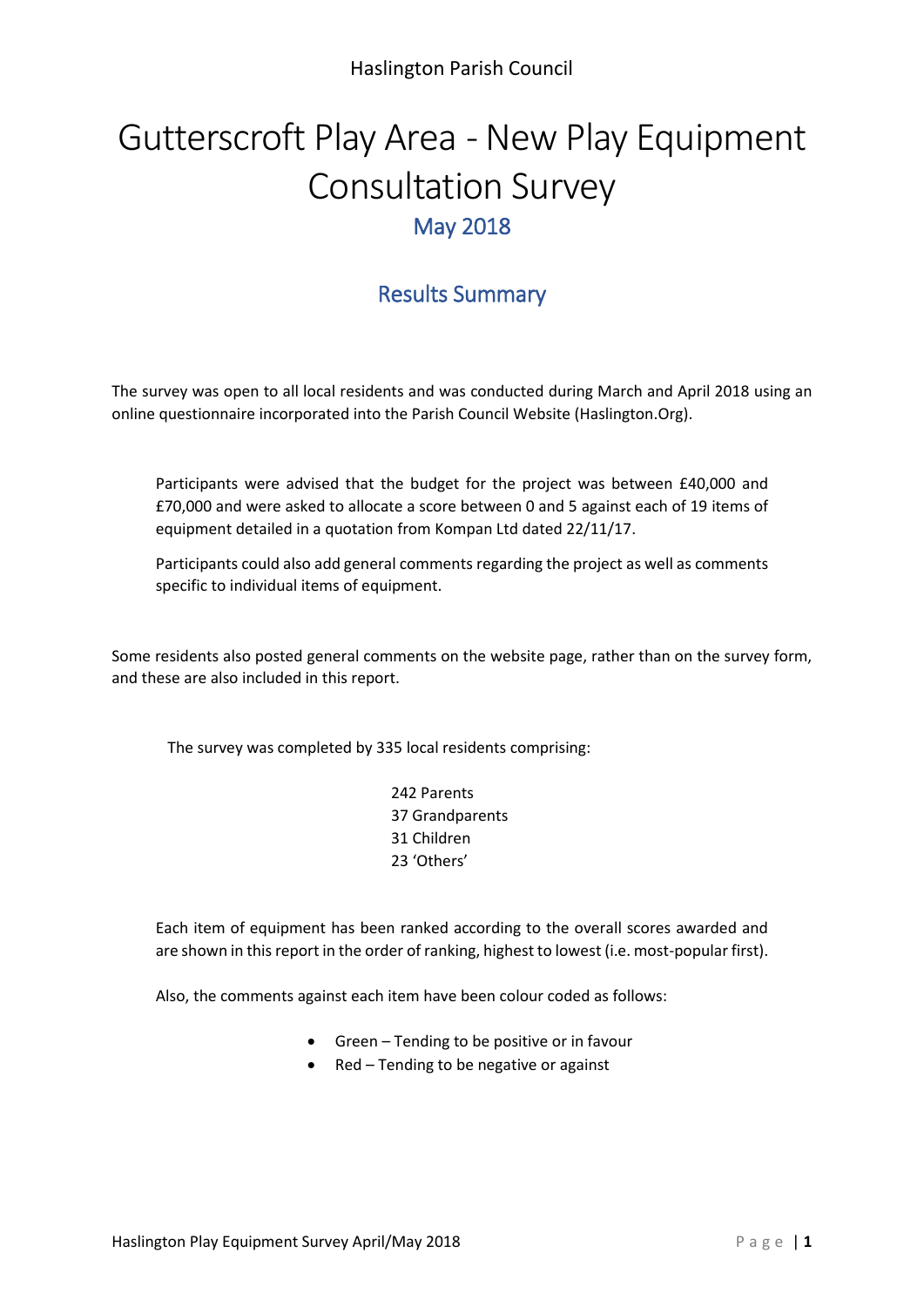#### **Contents**

| <b>Item</b>                                           |                  |              | Page         |                |
|-------------------------------------------------------|------------------|--------------|--------------|----------------|
| General Comments Posted on the Website                |                  |              |              | 3              |
| General Comments Recorded on the Survey Form          |                  |              |              | 4              |
| <b>Comments Participants Made About Themselves</b>    |                  |              |              | 6              |
| <b>Item of Equipment</b>                              | Rank             | <b>Score</b> | <b>Price</b> |                |
| Double Tower, Cognitive & Creative                    | 1st              | 1371         | £18,623      | $\overline{7}$ |
| Steel Frame with Birds Nest Seat & Flat Seats (Swing) | 2nd              | 1339         | £7,273       | 8              |
| Steel Frame with Cradle Seats (Swing)                 | 3rd              | 1273         | £4,103       | 9              |
| Cableway for Flat Ground and Platform                 | 4th              | 1200         | £17,369      | 10             |
| Seesaw with Tyres                                     | 5th              | 1110         | £2,431       | 11             |
| Steel Frame with Flat Seats (Swing)                   | 6th              | 1051         | £4,289       | 12             |
| Double Tower, Cognitive & Creative                    | 7th              | 1040         | £12,597      | 13             |
| Regulus                                               | 8th              | 1036         | £17,348      | 14             |
| Home Multi Seesaw                                     | 9th              | 1034         | £5,079       | 15             |
| 3 Seat Seesaw                                         | 10th             | 1012         | £3,549       | 16             |
| Carousel with Bars                                    | 11th             | 1008         | £4,047       | 17             |
| Urban Play Tower with Turbo Challenge                 | 12 <sub>th</sub> | 973          | £16,754      | 18             |
| Urban Double Tower with Plank Bridge                  | 13th             | 920          | £13,590      | 19             |
| Saturn Carousel                                       | 14th             | 896          | £15,063      | 20             |
| Skyline II                                            | 15th             | 836          | £22,058      | 21             |
| Steel Frame with Birds Nest Seat (Swing)              | 16th             | 785          | £5,166       | 22             |
| Supernova                                             | 17th             | 723          | £7,076       | 23             |
| Bloqx 3                                               | 18th             | 553          | £12,497      | 24             |
| Flexus                                                | 19th             | 502          | £6,275       | 25             |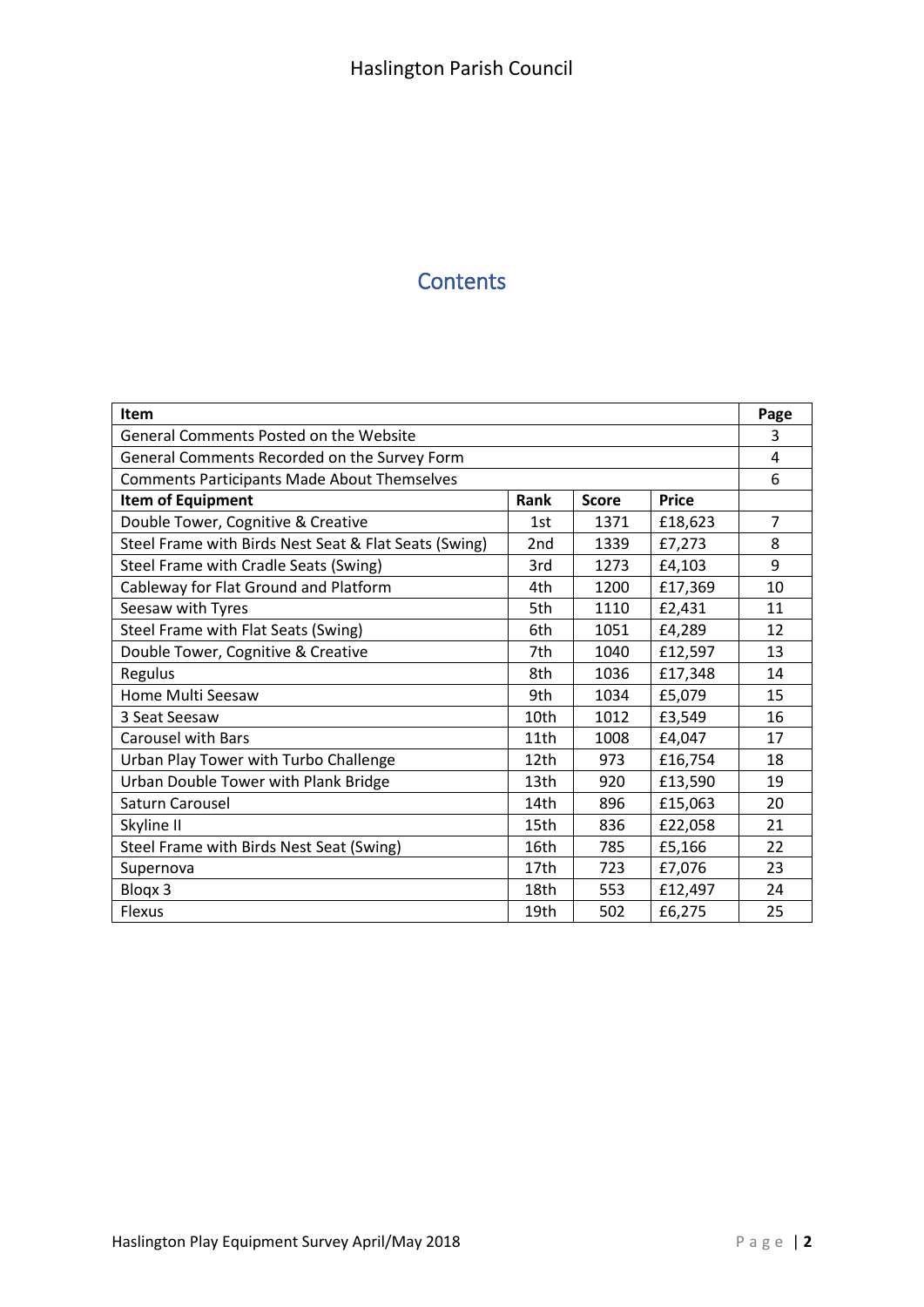### General Comments Posted on the Website

| Date              | <b>Comment</b>                                                                                                                                                    |
|-------------------|-------------------------------------------------------------------------------------------------------------------------------------------------------------------|
| March 11,         | The area of the field is large so we have a great opportunity to have an under                                                                                    |
| 2018              | 6/7 area and an older area totally separate for different age groups and it needs                                                                                 |
|                   | to fenced off to stop dog owners going on it.                                                                                                                     |
|                   | The top end (near the hall) could have some fixed goal posts in it as well.                                                                                       |
| March 11,         | This is a great idea as I have 2 children aged 8 years old and 3 years and they                                                                                   |
| 2018              | would be excited to see something like these in the gutterscroft x currently there                                                                                |
|                   | is no where for then to play in the gutterscroft as it has been vandalised by                                                                                     |
|                   | youths who continue to destroy anything that has been installed and they ruin it                                                                                  |
|                   | for young children so it would be nice to see some security in place if you are                                                                                   |
|                   | going to spend that sort of money on equipment x                                                                                                                  |
| March 12,<br>2018 | I am thrilled there is going to be a new play area for Haslington! I have submitted<br>my survey response but I also have made some comments below which are also |
|                   | the thoughts of many others completing the survey:-                                                                                                               |
|                   | 1. The park needs to be fenced off for safety and to keep dogs away from the                                                                                      |
|                   | children. Not only do dogs run up and scare the children but there is always dog                                                                                  |
|                   | poo on the ground.                                                                                                                                                |
|                   | 2. Two separate play areas, one for small children and one for bigger children.                                                                                   |
|                   | One doesn't suit all and some of the older equipment is hazardous for little ones.                                                                                |
|                   | 3. Safe flooring such as the sponge type flooring you get in modern parks.                                                                                        |
|                   | 4. Regular cleaning and maintenance as I have often found broken glass and                                                                                        |
|                   | litter which has been of the big reasons I don't take my children.                                                                                                |
|                   | Thanks                                                                                                                                                            |
| March 13,         | Agreed that rubberised flirting on play area would be great                                                                                                       |
| 2018              | I have two children and guess I don't want two different areas of fenced off                                                                                      |
|                   | separately although I can see why people would, I don't want a child in each                                                                                      |
|                   | section<br>Maintenance is an issue-vandalism- not sure what can be done                                                                                           |
|                   | Dog fowling is an issue - minority repeat                                                                                                                         |
|                   | offenders I suspect                                                                                                                                               |
|                   | Some picnic benches would be great                                                                                                                                |
|                   |                                                                                                                                                                   |
| April 16,         | This parc could really benefit from an all weather football/basketball court and a                                                                                |
| 2018              | tennis court. Similar to Sandbach park. There would be plenty of room and it                                                                                      |
|                   | could be fenced in avoiding dog mess! This would be just as important as                                                                                          |
|                   | updating play equipment that is already existing, as you are failing the older                                                                                    |
|                   | children again by not addressing what is missing in the village, rather then what                                                                                 |
|                   | may need replacing?                                                                                                                                               |
| May 1,            | I agree with all the comments and love love to see a much better facility than we                                                                                 |
| 2018              | currently have in the village. I guess its easy to vandalise because its such an                                                                                  |
|                   | exposed area. Is there a way to open it up a bit at front so its not so secluded. I                                                                               |
|                   | know this will being some different issues like security, etc. It would be a shame                                                                                |
|                   | to lose the privacy.                                                                                                                                              |
|                   |                                                                                                                                                                   |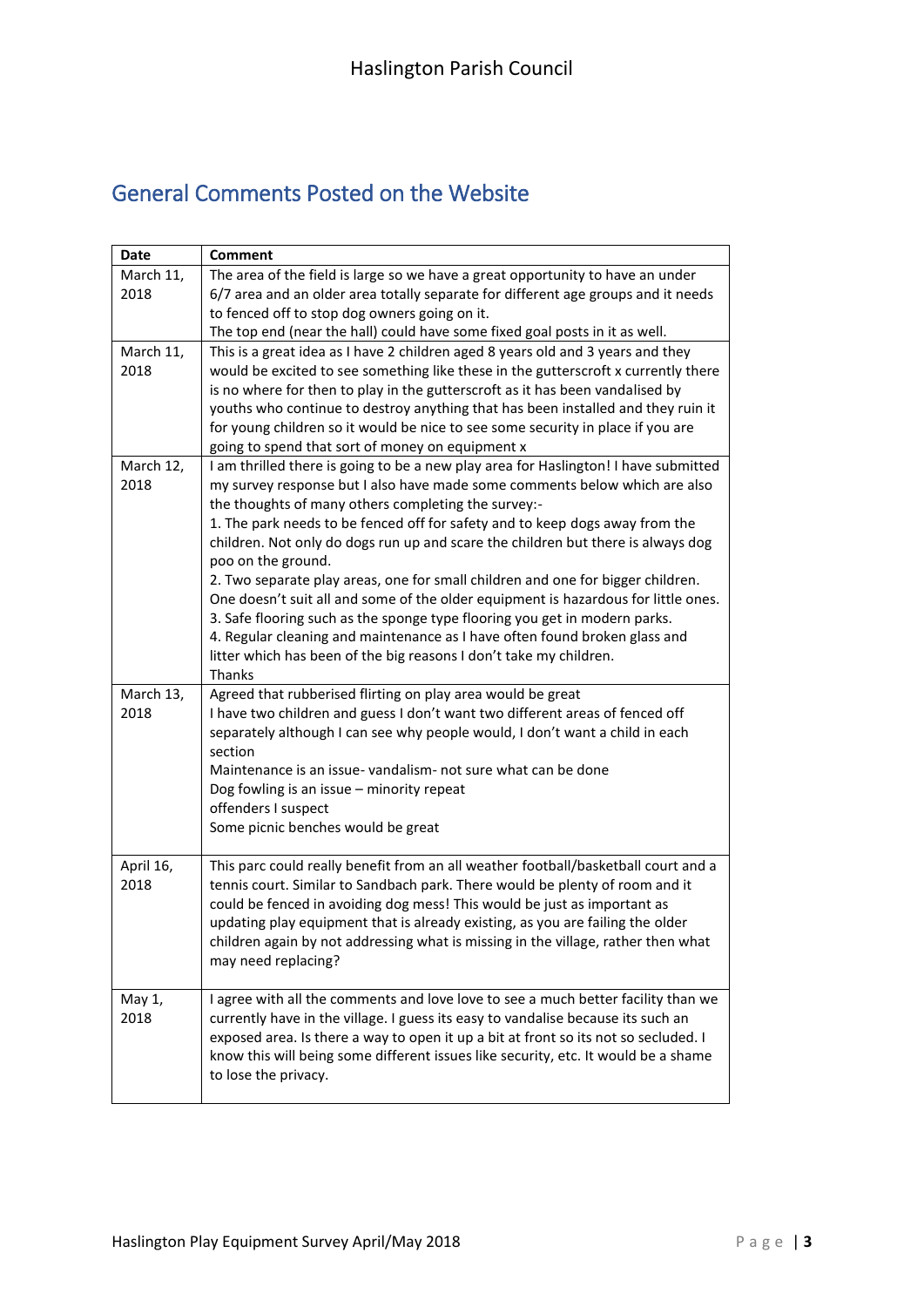## General Comments Recorded on the Survey Form

| Voter<br>Ref.* | <b>Voting</b><br>Capacity | <b>Comments</b>                                                                                                                                                                                                                                                                                                                                                                                                                                                                                                                                                                                                                                                                                                                   |
|----------------|---------------------------|-----------------------------------------------------------------------------------------------------------------------------------------------------------------------------------------------------------------------------------------------------------------------------------------------------------------------------------------------------------------------------------------------------------------------------------------------------------------------------------------------------------------------------------------------------------------------------------------------------------------------------------------------------------------------------------------------------------------------------------|
| 140            | Child                     | A fence so no dogs can get in. I'm 9 years old                                                                                                                                                                                                                                                                                                                                                                                                                                                                                                                                                                                                                                                                                    |
| 221            | Child                     | Definitely in need of upgrade so the children have somewhere to play with great equipment rather than<br>shoddy old and broken ! It does need to be boarded that it isn't for dogs to play on though as I've been<br>many a time and it's covered in dog muck                                                                                                                                                                                                                                                                                                                                                                                                                                                                     |
| 153            | Child                     | I have been going here for years and equipment has always been destroyed by chavy teenagers. I really<br>hope this improves.                                                                                                                                                                                                                                                                                                                                                                                                                                                                                                                                                                                                      |
| 242            | Child                     | It's really boring for us                                                                                                                                                                                                                                                                                                                                                                                                                                                                                                                                                                                                                                                                                                         |
| 41             | Child                     | What about basketball nets too for the older children                                                                                                                                                                                                                                                                                                                                                                                                                                                                                                                                                                                                                                                                             |
| 227            | G'parent                  | Child friendly age restriction of 14 yrs. No dogs to be permitted. Public access path should be wire fenced<br>off so people are deterred from walking their dogs across play area.                                                                                                                                                                                                                                                                                                                                                                                                                                                                                                                                               |
| 120            | G'parent                  | Great, a lovely village like Haslington deserves a better children's playground. My suggestions are:<br>Fencing, essential, dog poo a real problem at the moment.<br>Secure gates that parents trust the children can not open.<br>A path within the perimeter fencing so that little tots on bikes can ride around.<br>Rubber surface to reduce tears with spills and falls.<br>No large rocks (like Sandbach park, falling children and rocks don't mix)<br>Benches for parents/grandparents to sit on.<br>Rubbish bins just outside to ensure the area keeps clean.<br>Rides, old fashioned but swings are still the favourites with most age groups.<br>If space a Zip Wire, all kids seems to love these.<br>Climbing Frame. |
| 182            | G'parent                  | I have selected play items on the assumption that some of the existing items already on the playing field<br>will remain. If this is not to be the case then I would vote for a selection of swings similar to those that<br>we already have. I would also like to see other items not shown here. For example small seats on springs<br>as seen in Alsager park. Climbing walls are also popular with children.                                                                                                                                                                                                                                                                                                                  |
| 18             | G'parent                  | I regularly use Brereton Park please look at this as an example                                                                                                                                                                                                                                                                                                                                                                                                                                                                                                                                                                                                                                                                   |
| 183            | G'parent                  | I think he would be good for a community to have a social area for the children to meet outside of school<br>& in the holidays . Also for parents to meet it is always good to chat & share maybe have a picnics<br>together<br>I would hope this area would be valued and respected<br>It also to be fenced off so children cannot wander which they do if they can playgrounds are very exciting<br>dogs banned from being inside the play area<br>Dog bins provided of course outside. I hope all this was helpful I am looking forward to a new playpark my<br>other grandchildren have a lovely one which we all go to regularly                                                                                             |
| 240            | G'parent                  | Play equipment suitable for use by children who are wheelchair users or who have additional<br>physical/learning disabilities should also be included in order to offer equal play and learning<br>opportunities.                                                                                                                                                                                                                                                                                                                                                                                                                                                                                                                 |
| 50             | G'parent                  | Whatever is chosen has to be for youngsters and something which discourages the older ones from being<br>there after the youngsters have left. This is when the damage occurs.                                                                                                                                                                                                                                                                                                                                                                                                                                                                                                                                                    |
| $\overline{2}$ | Other                     | All this equipment looks fabulous, however I realise that funds will not allow purchase of the complete<br>set, so maybe one form each type of play item.                                                                                                                                                                                                                                                                                                                                                                                                                                                                                                                                                                         |
| 328            | Other                     | I am a villager with a career interest in the provision of safe play opportunities for young children. We<br>need to be aware of the importance of and the need for developmental opportunities beyond school.<br>Provision should enable all age groups to play alongside each other without feeling anxious? So<br>sometimes you need more than one example e.g. seesaws, so that older children don't monopolise and<br>exclude the smaller children. However you don't need too many pieces of complex equipment because<br>they do actually limit experiences once a child has explored it or if a lot of children are trying to use it.<br>These are very expensive!                                                        |
| 171            | Other                     | Would like to see disability options of play equipment included.                                                                                                                                                                                                                                                                                                                                                                                                                                                                                                                                                                                                                                                                  |
| 48             | Parent                    | A child needs stimulation and the ability to use the imagination                                                                                                                                                                                                                                                                                                                                                                                                                                                                                                                                                                                                                                                                  |
| 222            | Parent                    | A path around the park for scooters and the park to be fenced off (dogs allowed in the field around the<br>park) and also cctv would also be good.                                                                                                                                                                                                                                                                                                                                                                                                                                                                                                                                                                                |
| 160            | Parent                    | As a parent, I have used this play area for many years, the need for an update has been needed for a very<br>long time, the current play equipment is very outdated and beyond a 'lick of paint'.                                                                                                                                                                                                                                                                                                                                                                                                                                                                                                                                 |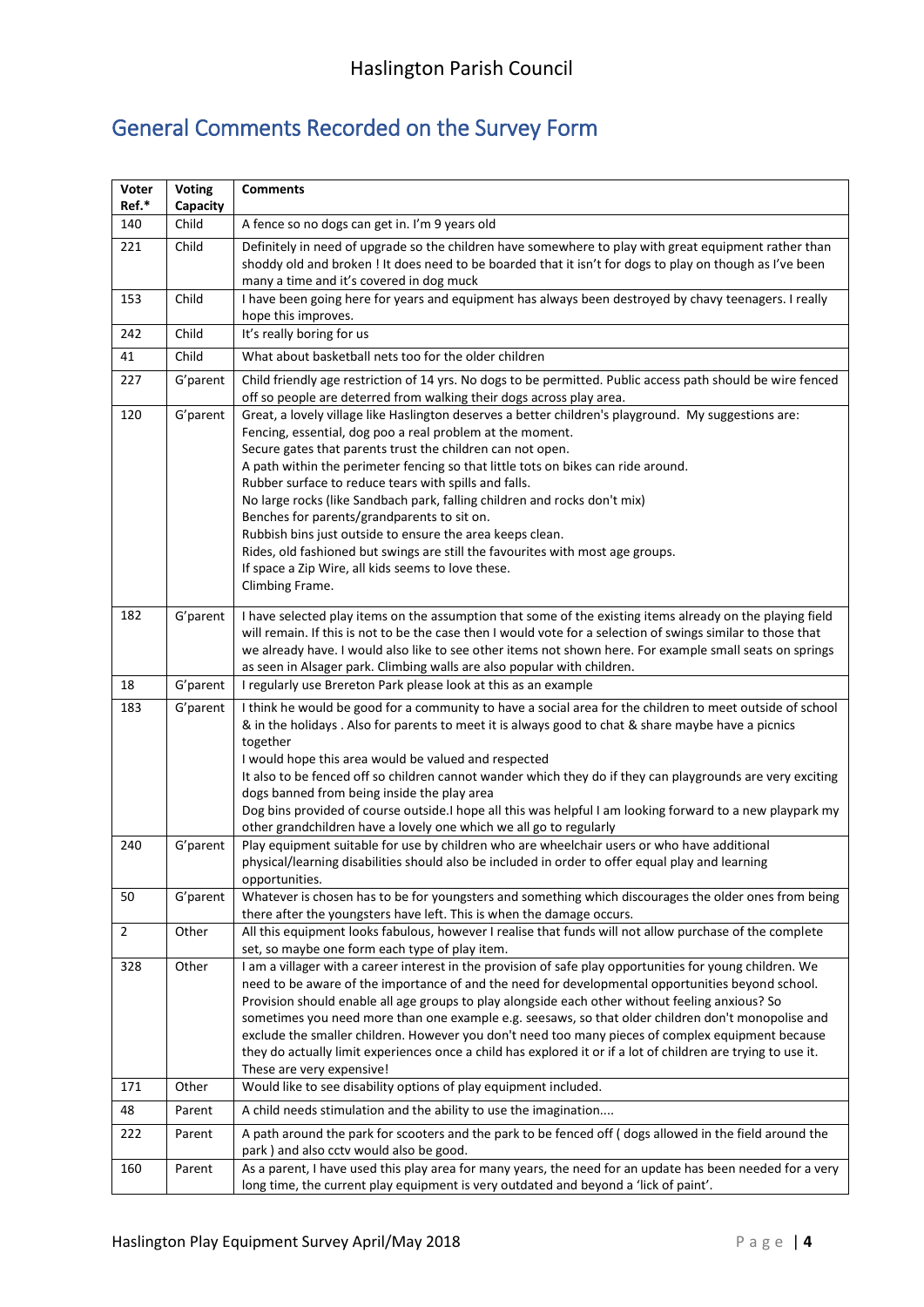### Haslington Parish Council

|     |        | I am also a nursery nurse in Haslington and have seen the rise in local children increase over the last 10                                                              |  |
|-----|--------|-------------------------------------------------------------------------------------------------------------------------------------------------------------------------|--|
|     |        | years, so the need for an updated, better play area, like the ones in the surrounding areas, would be                                                                   |  |
|     |        | hugely beneficial and greatly appreciated by all, and would help families that do not own transport to                                                                  |  |
|     |        | enjoy Haslington, also promoting our village as a child friendly place.                                                                                                 |  |
| 131 | Parent | I have worked closely with 'ROSPA' for the past 18 years, ensuring children at Leighton Hospital have safe                                                              |  |
|     |        | outdoor play facilities. My choices are based on what will get the most use, what is likely to be                                                                       |  |
|     |        | vandalised and equipment to suit a range of ages/ abilities,.                                                                                                           |  |
| 324 | Parent | I think a 40.000 budget is far too low given the price of equipment. If we are going to do this we must                                                                 |  |
|     |        | spend at the top of the range or end up with nothing to entice people to use the park more actively. If                                                                 |  |
|     |        | we are to manage vandalism and misuse it must be popular and busy. The equipment has to be                                                                              |  |
|     |        | attractive. Also, does the budget include the cost of play surfacing or is this separate. Surely play surface                                                           |  |
|     |        | will use a good proportion of the budget                                                                                                                                |  |
| 109 | Parent | I think the play area should be fenced like other parks in the area to help keep children safe. It needs to                                                             |  |
|     |        | be maintained/cleaned regularly.                                                                                                                                        |  |
| 230 | Parent | I think the playground should be locked at night so the equipment isn't used by the older children at                                                                   |  |
|     |        | night.                                                                                                                                                                  |  |
| 331 | Parent | I think we need more inexpensive pieces of equipment. A path that runs all around the outside of the                                                                    |  |
|     |        | park so little ones can ride their trikes and bigger ones can skate/skateboard. Decent football goals and                                                               |  |
|     |        | or a basketball hoop.                                                                                                                                                   |  |
| 104 | Parent | I would like to see security in the park - better fencing. Also make it a no dogs area. A good cleAn up                                                                 |  |
|     |        | would help also. One extra piece of equipment would suffice not rally bothered about what                                                                               |  |
| 76  | Parent | It would be good to have a small play area for younger children                                                                                                         |  |
| 46  | Parent | It would be great if the existing equipment was given some tlc and some additional equipment installed.                                                                 |  |
| 271 | Parent | My children are 5 and 1 and I believe the play equipment I've selected would provide exciting and                                                                       |  |
|     |        | appropriate play for both.                                                                                                                                              |  |
| 151 | Parent | Need a designated dog area. So children can play safely from dogs and their poop area.                                                                                  |  |
|     |        | Path around for skating or scooting and wet weather.                                                                                                                    |  |
|     |        | Padded flooring.                                                                                                                                                        |  |
| 72  | Parent | Needs to be fenced in - or whole park to be dog free                                                                                                                    |  |
| 167 | Parent | Overall comments. Perhaps need more options for young children /toddlers. Also need security fencing<br>and lock to prevent vandalism at night.                         |  |
| 254 | Parent | Please could it have the colourful bouncy safety tarmac. Thank you to the parish council for the                                                                        |  |
|     |        | improvements to the park. We have a 6 month old baby.                                                                                                                   |  |
| 17  | Parent | Something like Brereton play Park would be fab. It's good for all ages!                                                                                                 |  |
| 49  | Parent | The gutterscroft field is a great space and a perfect opportunity to have two seperate play areas which                                                                 |  |
|     |        | could be quite far away from each other with something good in between. Also two goal posts fixed in to                                                                 |  |
|     |        | the field at the end by the hall could also be a good idea.                                                                                                             |  |
| 119 | Parent | This park needs fencing off, it's a big area so fencing it off will allow children to play safely knowing that                                                          |  |
|     |        | no dogs can go near them and by separating the area will also allow children to play ball games                                                                         |  |
|     |        | cameras need fitting to prevent and hopefully stop it from it from being vandalised.                                                                                    |  |
|     |        | It's a shame to live in a nice area and not to have a nice safe play area for our children to play in.                                                                  |  |
| 11  | Parent | We definitely need new equipment the old stuff is looking very tatty and needs a good update, my little                                                                 |  |
|     |        | one has just turned 2 and we won't even attempt to take her there as there is nothing appropriate for                                                                   |  |
|     |        | her age!                                                                                                                                                                |  |
| 19  | Parent | We need variety but also policing or cameras to ensure the playground remains safe and maintained.                                                                      |  |
| 63  | Parent | We use this park frequently, my son uses the equipment but would be great to see life brought back into                                                                 |  |
| 308 | Parent | it.                                                                                                                                                                     |  |
|     |        | Would be great to have somewhere local to take the children<br>Would prefer an all weather pitch and tennis court like Sandbach Park on half of the land. This would be |  |
| 165 | Parent | ideal for the older children as you already have equipment in place for the young ones. Don't leave out                                                                 |  |
|     |        | the older ones again. They can't play football around the dog mess at the moment!!                                                                                      |  |
|     |        |                                                                                                                                                                         |  |

\***Voter Reference:** Each voter was numbered. The voter numbers, and corresponding ratings and comments are recorded in the raw data spreadsheet.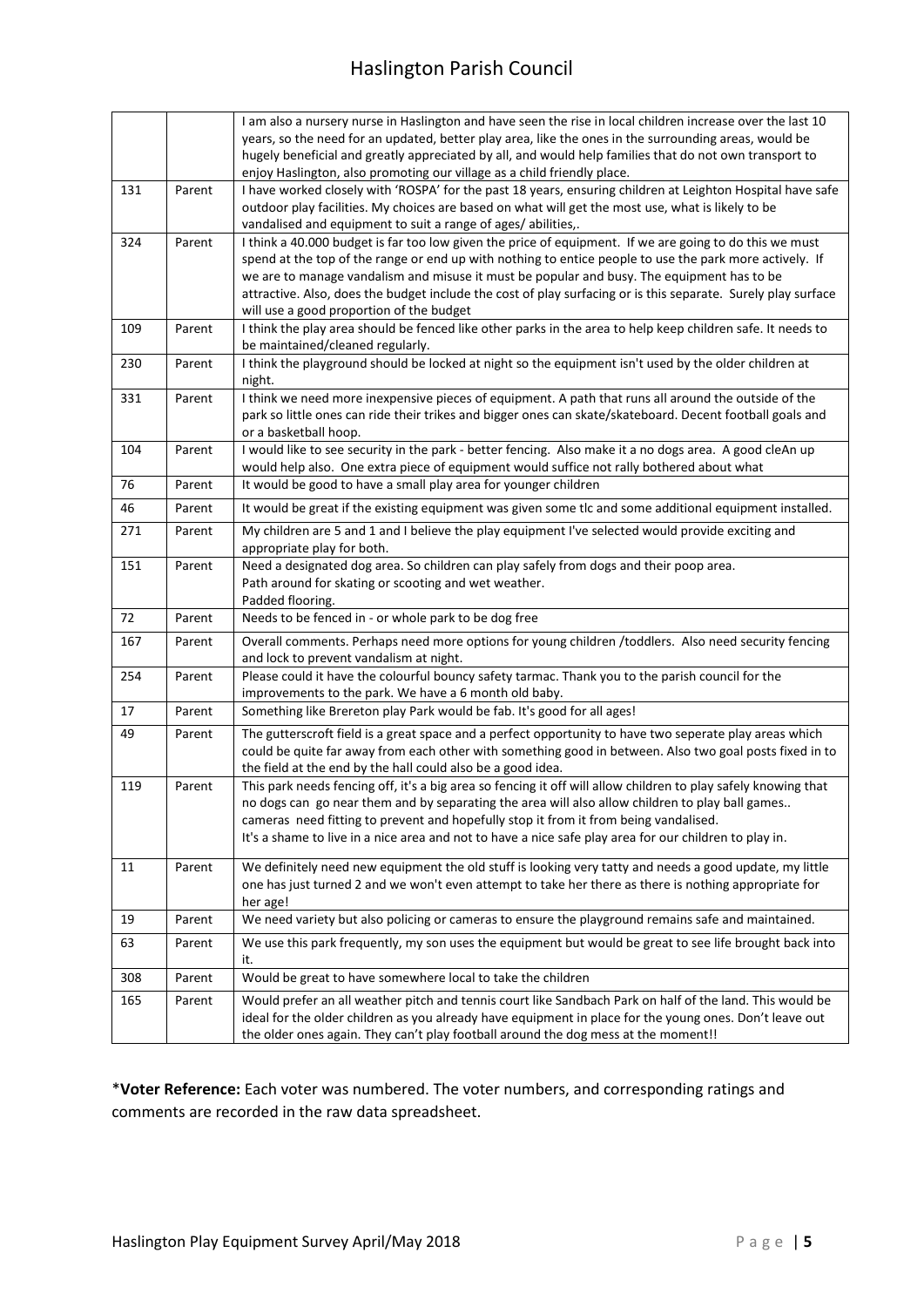### Comments Voters Made About Themselves

A comments box was included for those who were neither a child, a parent or a grandparent, and had therefore selected 'other' to describe their voting capacity. Some children and parents also chose to make comments in this box.

| Voter          | Voting   | Comment About You (Intended for 'Other' Voters)     |
|----------------|----------|-----------------------------------------------------|
| Reference*     | Capacity |                                                     |
| 135            | Child    | Age 7                                               |
| 326            | Child    | I am 11 years old                                   |
| 262            | Child    | $\mathsf{I}'\mathsf{m}$ 16                          |
| 295            | Other    | 19 year old student                                 |
| $\mathbf{1}$   | Other    | Adult in Haslington but do not have children        |
| 321            | Other    | Aunt                                                |
| 163            | Other    | Auntie                                              |
| 288            | Other    | Auntie                                              |
| 322            | Other    | auntie                                              |
| 55             | Other    | Auntie                                              |
| 145            | Other    | Child care provider                                 |
| 44             | Other    | Dog walker                                          |
| 292            | Other    | Godmother                                           |
| 273            | Other    | Interest                                            |
| 24             | Other    | Local resident                                      |
| 275            | Other    | Local resident                                      |
| 31             | Other    | Member of the village                               |
| 38             | Other    | Parishioner                                         |
| 297            | Other    | Resident                                            |
| $\overline{2}$ | Other    | Resident of Haslington.                             |
| 171            | Other    | Resident.                                           |
| 201            | Other    | Sibling                                             |
| 173            | Other    | Sister                                              |
| 200            | Other    | Student                                             |
| 287            | Parent   | Dad                                                 |
| 30             | Parent   | I have 2 children aged 3 and 6 and live next to the |
|                |          | park                                                |
| 65             | Parent   | I have a boy who is 2 and a daughter who is 5       |
| 53             | Parent   | Local parent and childminder                        |
| 218            | Parent   | My son goes to school at the dingle                 |
| 10             | Parent   | Parent of 4 year old                                |

\***Voter Reference:** Each voter was numbered. The voter numbers, and corresponding ratings and comments are recorded in the raw-data spreadsheet.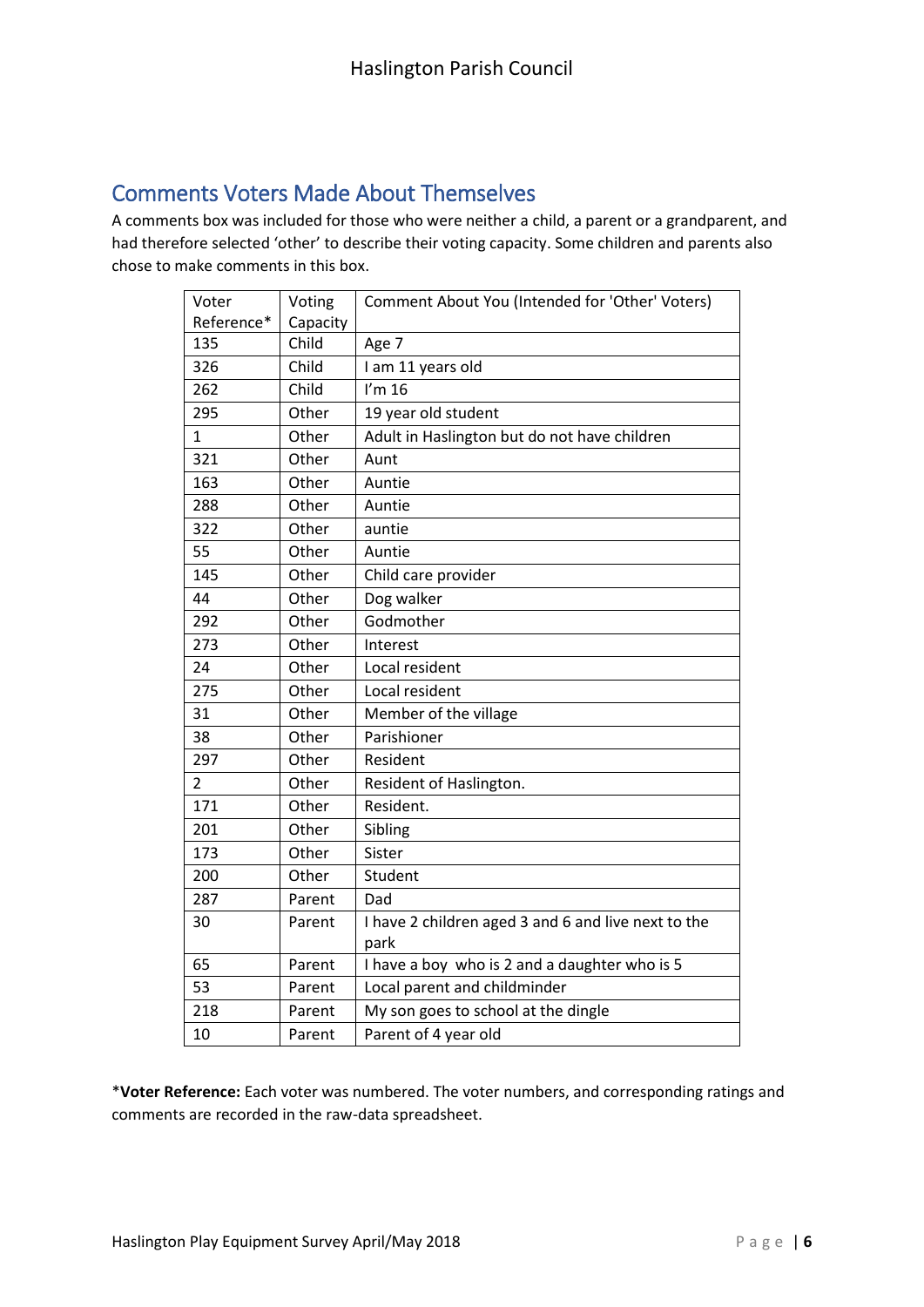## 1st Double Tower, Cognitive & Creative (PCM200308-0936)

| Age Range:                        | $2+$      |
|-----------------------------------|-----------|
| Price:                            | £18,623   |
| Total Score:                      | 1371      |
| <b>Overall Rank (335 voters):</b> | 1st       |
| Ranked by Parents (242):          | 1st       |
| <b>Ranked by Grandparents</b>     | 3rd       |
| (37):                             |           |
| Ranked by Children: (31)          | 5th       |
| Ranked by Others: (23)            | Joint 2nd |



| <b>Voting</b><br>Capacity | <b>Comments (Optional)</b>                                                                                                                                                                                                 |
|---------------------------|----------------------------------------------------------------------------------------------------------------------------------------------------------------------------------------------------------------------------|
| Child                     | Good for young kids too                                                                                                                                                                                                    |
| Child                     | Other one is a lot cheaper, doesn't seem work extra money                                                                                                                                                                  |
| Child                     | Super for young children                                                                                                                                                                                                   |
| Grandparent               | My favourite piece for little ones.                                                                                                                                                                                        |
| Grandparent               | These for the smaller children to gain confidence and learn to make friends and share                                                                                                                                      |
| Other                     | Creative and suitable for younger age group? Stimulates imagination?                                                                                                                                                       |
| Other                     | Expensive but good (get what you pay for)                                                                                                                                                                                  |
| Parent                    | A slide is a definite and equipment that can be used by all ages                                                                                                                                                           |
| Parent                    | Best option for smaller children                                                                                                                                                                                           |
| Parent                    | Either this or the equipment below - double tower £12,597                                                                                                                                                                  |
| Parent                    | Fantastic piece of equipment for all ages.                                                                                                                                                                                 |
| Parent                    | Good for all ages                                                                                                                                                                                                          |
| Parent                    | I have children aged 2,5,7 they could all play on this                                                                                                                                                                     |
| Parent                    | Like the slide, good for small and older children                                                                                                                                                                          |
| Parent                    | Looks great and safe for smaller children                                                                                                                                                                                  |
| Parent                    | Looks great for younger kids, an age group that isn't always catered for and difficult to find suitable places<br>for them to play (Toddlers).                                                                             |
| Parent                    | Lots to do and having 2 slides is always a bonus                                                                                                                                                                           |
| Parent                    | This is good for smaller children                                                                                                                                                                                          |
| Parent                    | This is great for little ones if budget was unlimited I would pick this but over 5s would be bored by this.                                                                                                                |
| Parent                    | This would be a perfect play area for my child's age with only living around the corner it would be nice for<br>him to enjoy walks to the park to play on this keep him entertained for a long while especially the slides |
| Parent                    | This would be great if a couple of children wanted to use the slide to save queuing /arguments                                                                                                                             |
| Parent                    | Toddler friendly. Similar to Sandbach park and the kids love it there                                                                                                                                                      |
| Parent                    | Yes this looks perfect for younger and older children.                                                                                                                                                                     |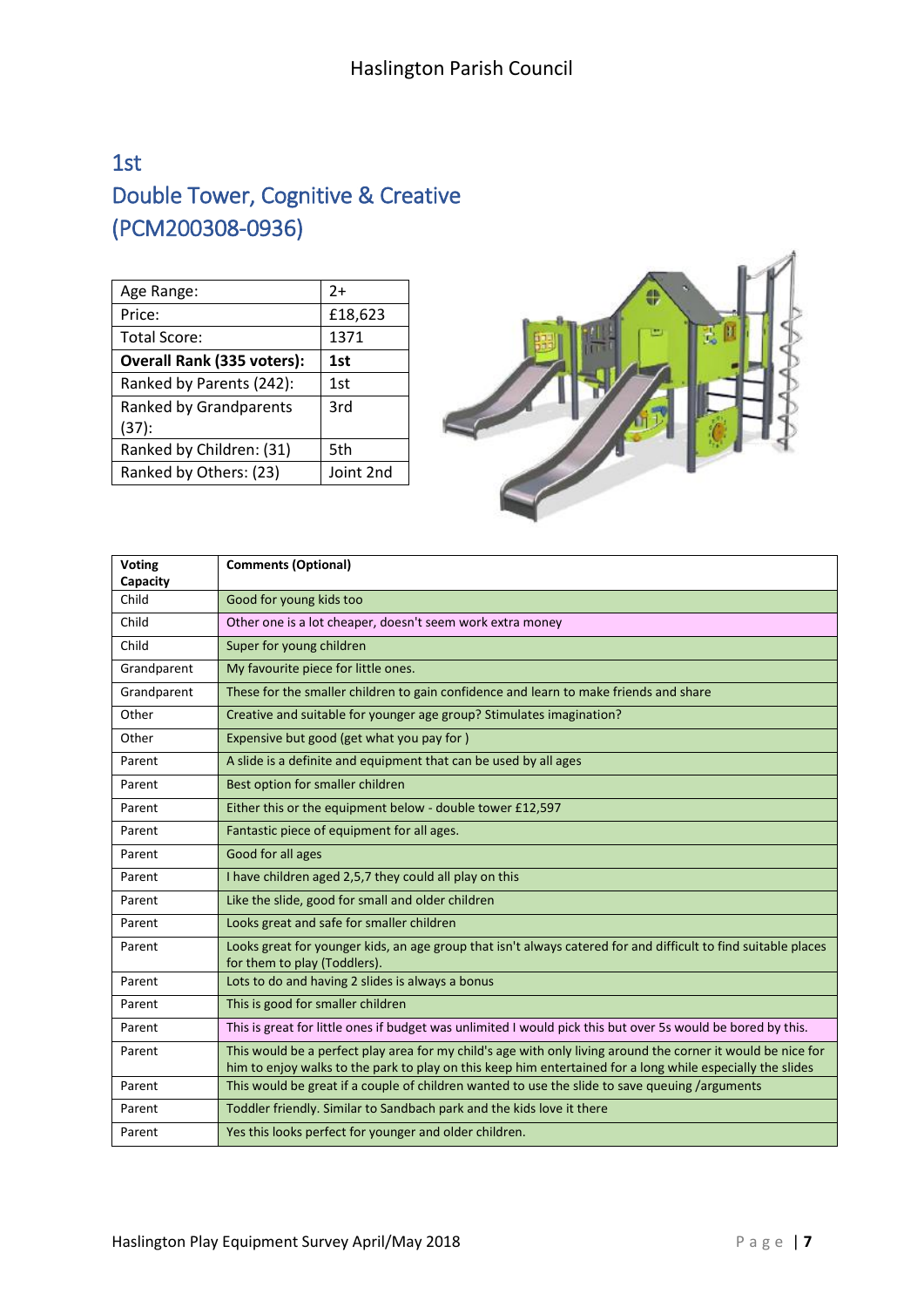### 2nd Steel Frame with Birds Nest Seat & Flat Seats (KSW90045-0909)

| Age Range:<br>Price:<br><b>Total Score:</b><br><b>Overall Rank:</b><br>Ranked by Parents: | Not Given<br>£7,273<br>1339<br>2nd<br>2nd |  |               |
|-------------------------------------------------------------------------------------------|-------------------------------------------|--|---------------|
| Ranked by                                                                                 | 2nd                                       |  | <b>STEERS</b> |
| Grandparents:                                                                             |                                           |  |               |
| Ranked by Children:                                                                       | 1st                                       |  |               |
| Ranked by Others:                                                                         | 1st                                       |  |               |

| <b>Voting</b><br>Capacity | <b>Comments (Optional)</b>                                                                                                                                                                                      |
|---------------------------|-----------------------------------------------------------------------------------------------------------------------------------------------------------------------------------------------------------------|
| Child                     | <b>Fun</b>                                                                                                                                                                                                      |
| Child                     | Great idea but more swings would be better.                                                                                                                                                                     |
| Child                     | I like both those swings                                                                                                                                                                                        |
| Child                     | Teenagers always sat on the old birds nest which was intimidating and younger children couldn't use it                                                                                                          |
| Grandparent               | I think this would encourage older people to play about on the park.                                                                                                                                            |
| Grandparent               | This swing combination fulfills many requirements of all ages                                                                                                                                                   |
| Grandparent               | yep, good for older children and looks good value.                                                                                                                                                              |
| Other                     | Birds nest often abused in present play fields                                                                                                                                                                  |
| Parent                    | Always used                                                                                                                                                                                                     |
| Parent                    | As long as there are swims for toddlers too                                                                                                                                                                     |
| Parent                    | Good variety of swings for older children and younger                                                                                                                                                           |
| Parent                    | I don't really like birds nests, swings are much better                                                                                                                                                         |
| Parent                    | I like this idea instead of plain swings BUT it depends on funds. Swings would do if could not afford                                                                                                           |
| Parent                    | I think the basic swings are essential. If buying a birds nest obviously buy like this for value for money                                                                                                      |
| Parent                    | Kids must love them as there always seems to be a queue to get on.                                                                                                                                              |
| Parent                    | Older children love the swings so this is ideal. The nests are often used by parents for children with<br>disabilities & babies. Fantastic piece of equipment. Cheaper than buying these swing sets separately. |
| Parent                    | Swings are great                                                                                                                                                                                                |
| Parent                    | There should be an option which is suitable for a wider age range.                                                                                                                                              |
| Parent                    | We have two swings                                                                                                                                                                                              |
| Parent                    | Why waste money on new swings, when the current ones are perfectly functional. Spend the money on an<br>extra play item.                                                                                        |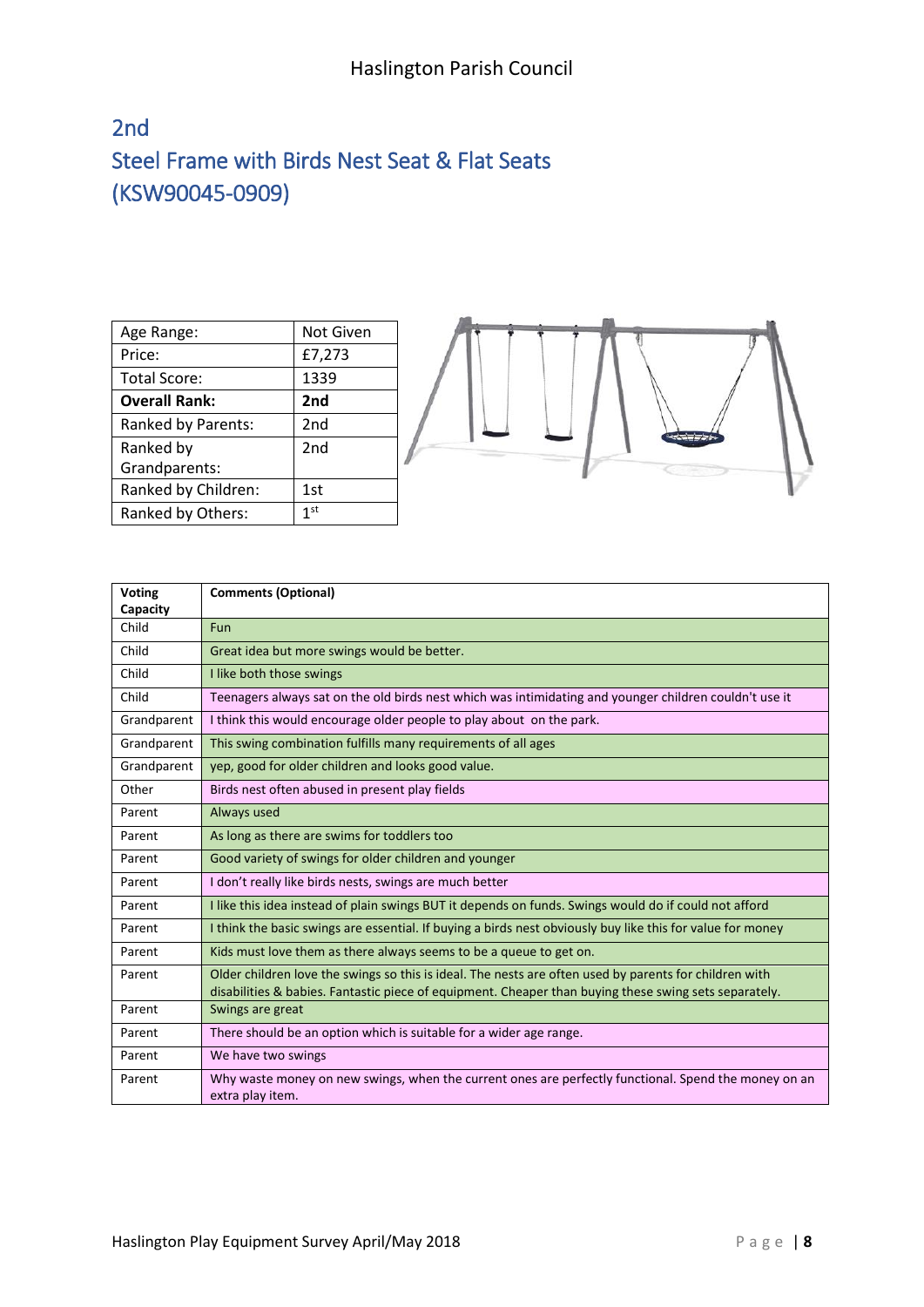### 3 rd Steel Frame with Cradle Seats (KSW90060-0909)

| Age Range:                        | <b>Not</b> |
|-----------------------------------|------------|
|                                   | Given      |
| Price:                            | £4,103     |
| Total Score:                      | 1273       |
| <b>Overall Rank (335 Voters):</b> | 3rd        |
| Ranked by Parents (242):          | 3rd        |
| <b>Ranked by Grandparents</b>     | 1st        |
| (37):                             |            |
| Ranked by Children (31):          | Joint      |
|                                   | 10th       |
| Ranked by Others (23):            | 5th        |



| <b>Voting</b><br>Capacity | <b>Comments (Optional)</b>                                                                                                                                                                                         |
|---------------------------|--------------------------------------------------------------------------------------------------------------------------------------------------------------------------------------------------------------------|
| Child                     | As long as there all normal swings as well then yes.                                                                                                                                                               |
| Child                     | Good for small children                                                                                                                                                                                            |
| Child                     | Good for younger children                                                                                                                                                                                          |
| Child                     | Yes as babies can only go on swings                                                                                                                                                                                |
| Grandparent               | Of course for the younger children                                                                                                                                                                                 |
| Other                     | <b>Good for littens</b>                                                                                                                                                                                            |
| Parent                    | Brilliant for really small children, who can enjoy the park.                                                                                                                                                       |
| Parent                    | Definitely needed. I think a fenced toddler area would be nice separate to the older equipment.<br>Sandbach and brereton are brilliant parks. A path for bikes and scooters around the edge is also a nice<br>idea |
| Parent                    | Essential                                                                                                                                                                                                          |
| Parent                    | I think baby swings are essential for any park especially for parents with children of different ages                                                                                                              |
| Parent                    | I think its important to have baby seat swings in addition                                                                                                                                                         |
| Parent                    | Must for younger kids                                                                                                                                                                                              |
| Parent                    | My daughter too old but younger children would love this                                                                                                                                                           |
| Parent                    | Needed for younger children                                                                                                                                                                                        |
| Parent                    | Something for the youngest children                                                                                                                                                                                |
| Parent                    | Swings for all ages                                                                                                                                                                                                |
| Parent                    | The cradle seat is the only one suitable for young children and would deter older teenagers from<br>damaging it by accident                                                                                        |
| Parent                    | Toddler/baby swings always are in use & very popular.                                                                                                                                                              |
| Parent                    | <b>Traditional thumbs up</b>                                                                                                                                                                                       |
| Parent                    | We already have them                                                                                                                                                                                               |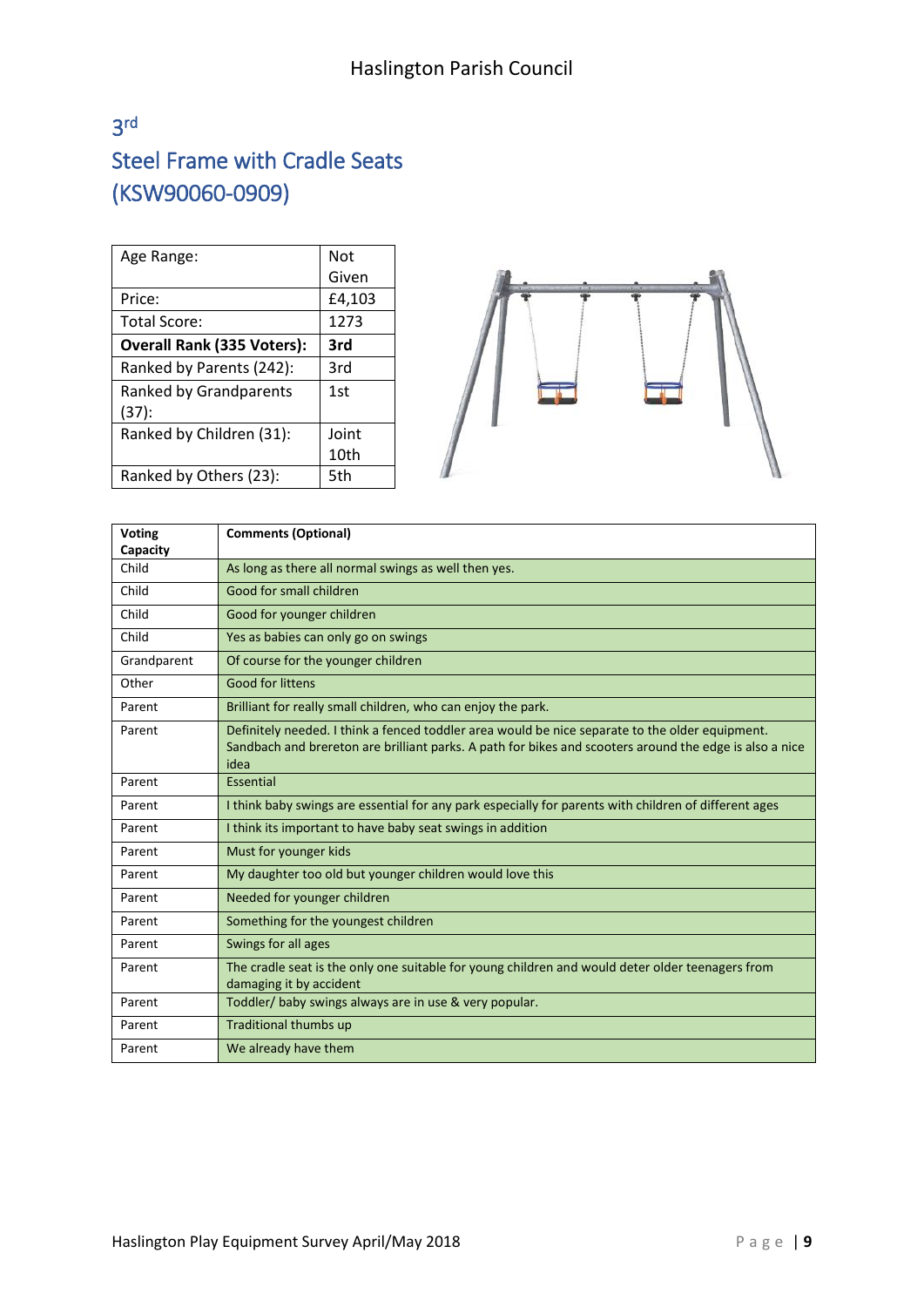4 th

## Cableway for Flat Ground and Platform (M87212-3817 + PCM-720239)

| Age Range:                        | 4+      |
|-----------------------------------|---------|
| Price:                            | £17,369 |
| Total Score:                      | 1200    |
| <b>Overall Rank (335 Voters):</b> | 4th     |
| Ranked by Parents (242):          | 4th     |
| Ranked by Grandparents            | Joint   |
| (37):                             | 12th    |
| Ranked by Children (31):          | 3rd     |
| Ranked by Others (23):            | 6th     |



| <b>Voting</b><br>Capacity | <b>Comments (Optional)</b>                                                                                                                                                                                               |
|---------------------------|--------------------------------------------------------------------------------------------------------------------------------------------------------------------------------------------------------------------------|
| Child                     | I love zip wires                                                                                                                                                                                                         |
| Child                     | So much fun :)                                                                                                                                                                                                           |
| Child                     | That's a fantastic idea to encourage 5-13 year old.                                                                                                                                                                      |
| Child                     | This looks awesome                                                                                                                                                                                                       |
| Grandparent               | yes, great value for money and huge play enjoyment                                                                                                                                                                       |
| Other                     | An absolute must                                                                                                                                                                                                         |
| Other                     | Safety reasons - a child was killed on a zip wire in Wales                                                                                                                                                               |
| Parent                    | Always popular                                                                                                                                                                                                           |
| Parent                    | Any park with a zip wire is a top park in children's eyes. Children of all ages love to play on one. I think<br>this has to be the top pick. They work together to queue for a turn and they can also play individually. |
| Parent                    | Attracts youths                                                                                                                                                                                                          |
| Parent                    | Great for older children                                                                                                                                                                                                 |
| Parent                    | It'll get ruined by the teenagers who frequent the park in the evenings.                                                                                                                                                 |
| Parent                    | Kids always love these                                                                                                                                                                                                   |
| Parent                    | My children have often said said they would like a zip wire on the park.                                                                                                                                                 |
| Parent                    | My kids love a zipwire                                                                                                                                                                                                   |
| Parent                    | Only if it's maintained as you tend to get youths out of hours playing and sometimes breaking these.                                                                                                                     |
|                           | Also, it's weight dependent and if adults use it, it will break?                                                                                                                                                         |
| Parent                    | Something for all ages and usually popular                                                                                                                                                                               |
| Parent                    | These are popular for older children and very enjoyable                                                                                                                                                                  |
| Parent                    | These aways seem to attract vandalism or get miss used                                                                                                                                                                   |
| Parent                    | This is always very popular at other parks                                                                                                                                                                               |
| Parent                    | This is great but in other parks always seems to be an issue for maintenance/damage and repair so<br>wouldn't be a priority for me                                                                                       |
| Parent                    | This is the most popular activity in Sandbach park by far                                                                                                                                                                |
| Parent                    | Yes brilliant.                                                                                                                                                                                                           |
| Parent                    | Zip wire would be fab                                                                                                                                                                                                    |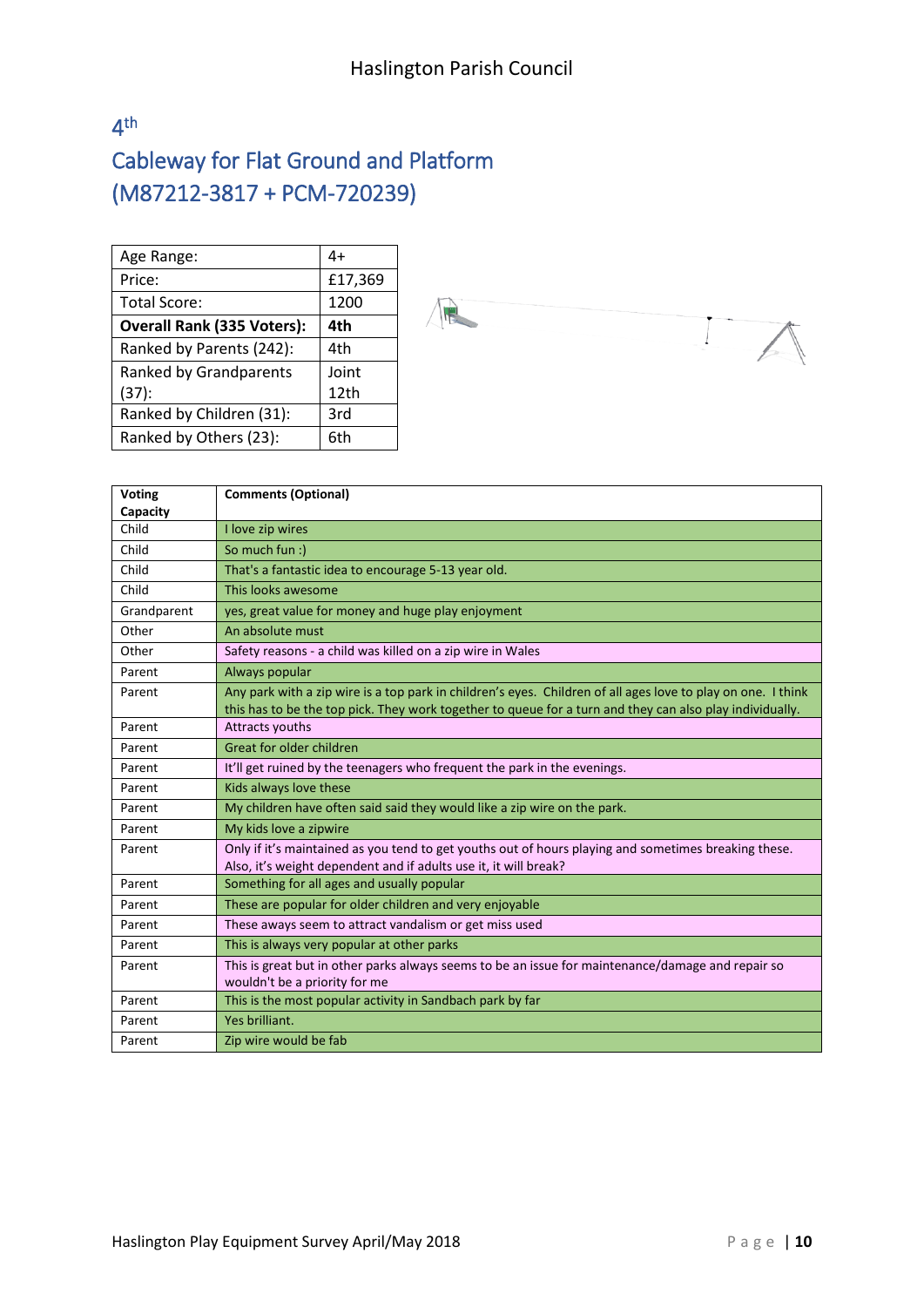### $5<sup>th</sup>$ Seesaw with Tyres (KPL112-0602)

| Age Range:                        | 3+         |
|-----------------------------------|------------|
| Price:                            | £2,431     |
| Total Score:                      | 1110       |
| <b>Overall Rank (335 Voters):</b> | 5th        |
| Ranked by Parents (242):          | 5th        |
| <b>Ranked by Grandparents</b>     | 6th        |
| (37):                             |            |
| Ranked by Children (31):          | 7th        |
| Ranked by Others (23):            | Joint 13th |



| <b>Voting</b> | <b>Comments (Optional)</b>                                                                   |
|---------------|----------------------------------------------------------------------------------------------|
| Capacity      |                                                                                              |
| Child         | <b>Boring</b>                                                                                |
| Child         | Can be very violent                                                                          |
| Child         | Seesaws are great but this one looks a bit metallic and grey/dull                            |
| Grandparent   | served by next choice                                                                        |
| Other         | Brilliant value a traditional must                                                           |
| Parent        | Accessible to all children                                                                   |
| Parent        | Good fun, a classic.                                                                         |
| Parent        | Good traditional piece of kit!                                                               |
| Parent        | Good value                                                                                   |
| Parent        | I don't like the way these bounce up                                                         |
| Parent        | I think see saws have limited play value for older children. This would end up being ignored |
| Parent        | Or other seesaw                                                                              |
| Parent        | Popular with all ages                                                                        |
| Parent        | Prefer 3 seat option as caters for more children                                             |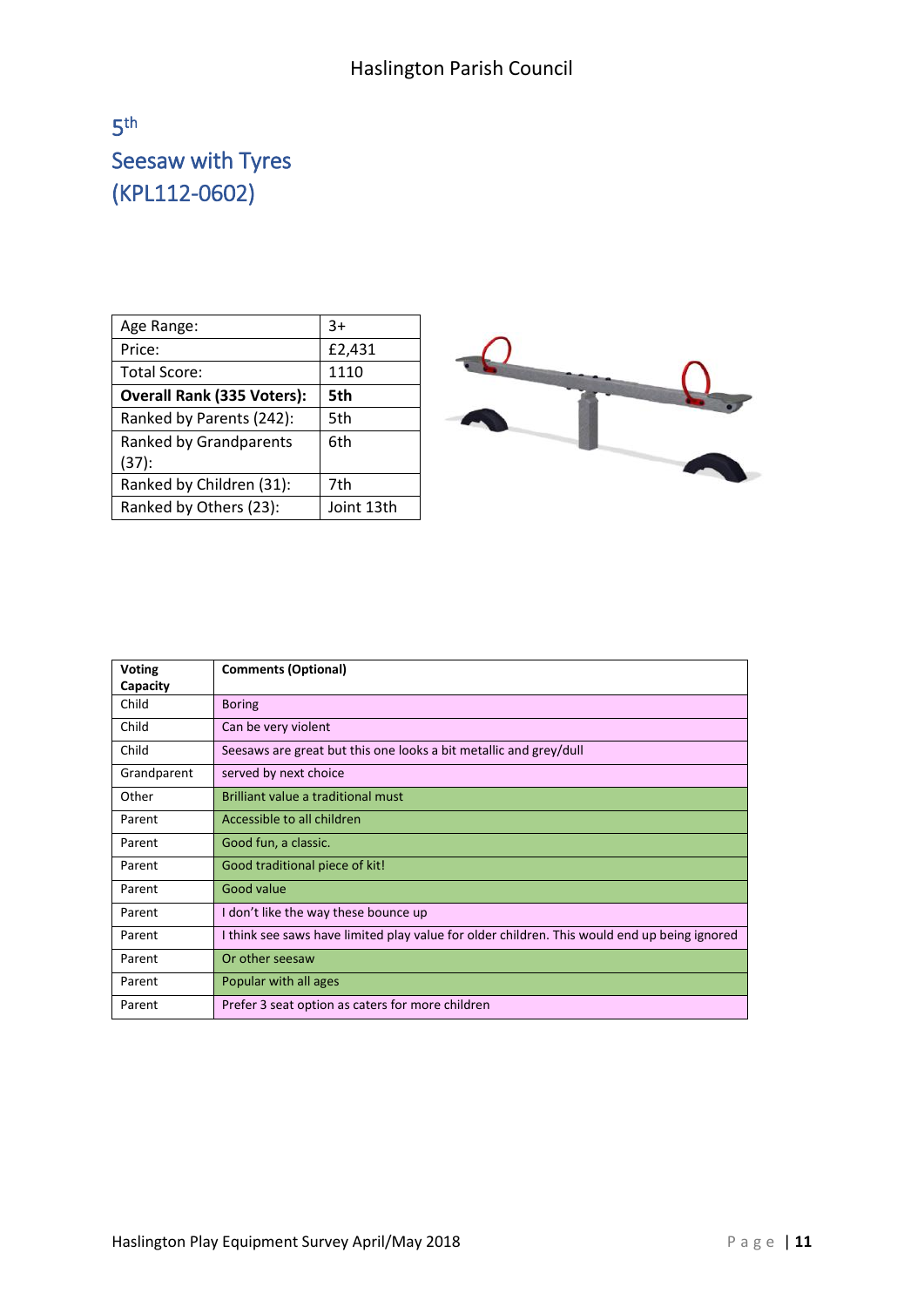### $6<sup>th</sup>$ Steel Frame with Flat Seats (KSW90014-0909)

| Age Range:                        | Not    |
|-----------------------------------|--------|
|                                   | Given  |
| Price:                            | £4,289 |
| Total Score:                      | 1051   |
| <b>Overall Rank (335 Voters):</b> | 6th    |
| Ranked by Parents (242):          | 7th    |
| Ranked by Grandparents            | 11th   |
| (37):                             |        |
| Ranked by Children (31):          | 2nd    |
| Ranked by Others (23):            | 12th   |



| <b>Voting</b><br>Capacity | <b>Comments (Optional)</b>                                                                                                     |
|---------------------------|--------------------------------------------------------------------------------------------------------------------------------|
| Child                     | Could be interesting                                                                                                           |
| Child                     | I like swings because I haven't got one at home.                                                                               |
| Child                     | My favourite                                                                                                                   |
| Child                     | Standard in any park                                                                                                           |
| Grandparent               | As much lesser expensive equipment so more children can play. Should be sturdy enough to minimise<br>dame to it by hooligans.  |
| Parent                    | A playground must, suitable for all ages                                                                                       |
| Parent                    | Already there                                                                                                                  |
| Parent                    | Always need swings!!                                                                                                           |
| Parent                    | I think a set of swings is also essential. Children will always want time on the swings.                                       |
| Parent                    | Prefer above options                                                                                                           |
| Parent                    | Prefer the bigger set                                                                                                          |
| Parent                    | Seems better value to have in line with the nest                                                                               |
| Parent                    | Some apparatus is too old and we want to encourage different age zones perhaps allowing all children<br>a fair chance and play |
| Parent                    | Steel frame with birds nest and flat seats is a far better option                                                              |
| Parent                    | Who doesn't love swings?!                                                                                                      |
| Parent                    | Yes traditional                                                                                                                |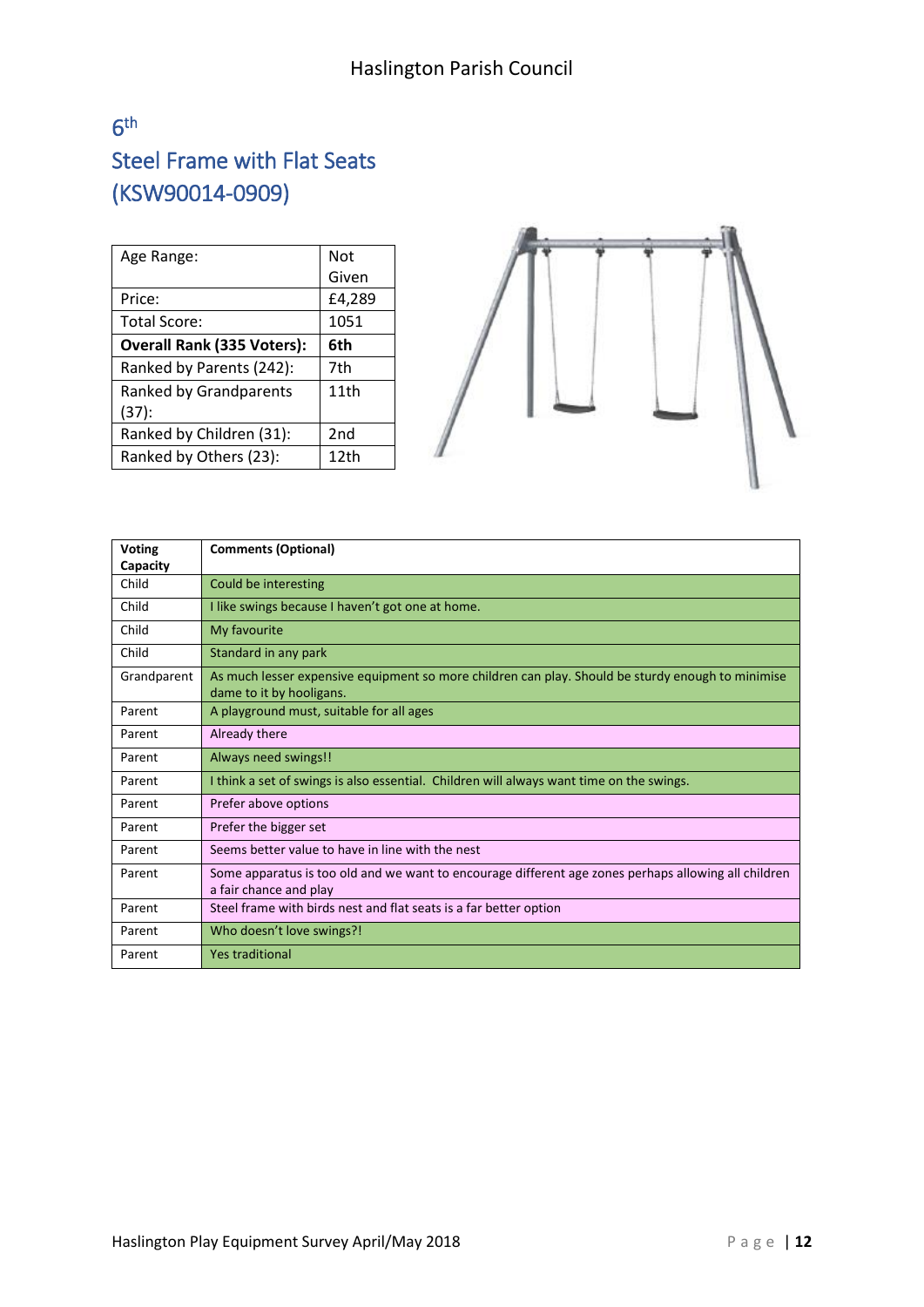### 7 th Double Tower, Cognitive & Creative (PCM200107-0636)

| Age Range:                        | $2+$    |
|-----------------------------------|---------|
| Price:                            | £12,597 |
| Total Score:                      | 1040    |
| <b>Overall Rank (335 Voters):</b> | 7th     |
| Ranked by Parents (242):          | 6th     |
| <b>Ranked by Grandparents</b>     | 9th     |
| (37):                             |         |
| Ranked by Children (31):          | 17th    |
| Ranked by Others (23):            | 15th    |



| <b>Voting</b><br>Capacity | <b>Comments (Optional)</b>                                                       |
|---------------------------|----------------------------------------------------------------------------------|
| Child                     | Could get broken easily                                                          |
| Child                     | Looks good for small children                                                    |
| Grandparent               | already served by previous choice                                                |
| Grandparent               | As above this is wonderful for all ages                                          |
| Other                     | Again                                                                            |
| Parent                    | A good alternative option for smaller children                                   |
| Parent                    | Again easy to climb and play on for smaller children                             |
| Parent                    | Either this or Urban Play Tower                                                  |
| Parent                    | Good option, something similar at Sandbach Park                                  |
| Parent                    | Great for younger kids, slides are a must                                        |
| Parent                    | Higher slide/slides for multiple ages would be better                            |
| Parent                    | Looks good but not as good as the one above it, obviously you wouldn't want both |
| Parent                    | Ok for pre schoolers but very limited play value. Quite boring                   |
| Parent                    | Prefer the other one                                                             |
| Parent                    | Steps hard for younger children                                                  |
| Parent                    | This is the best and safest for smaller children.                                |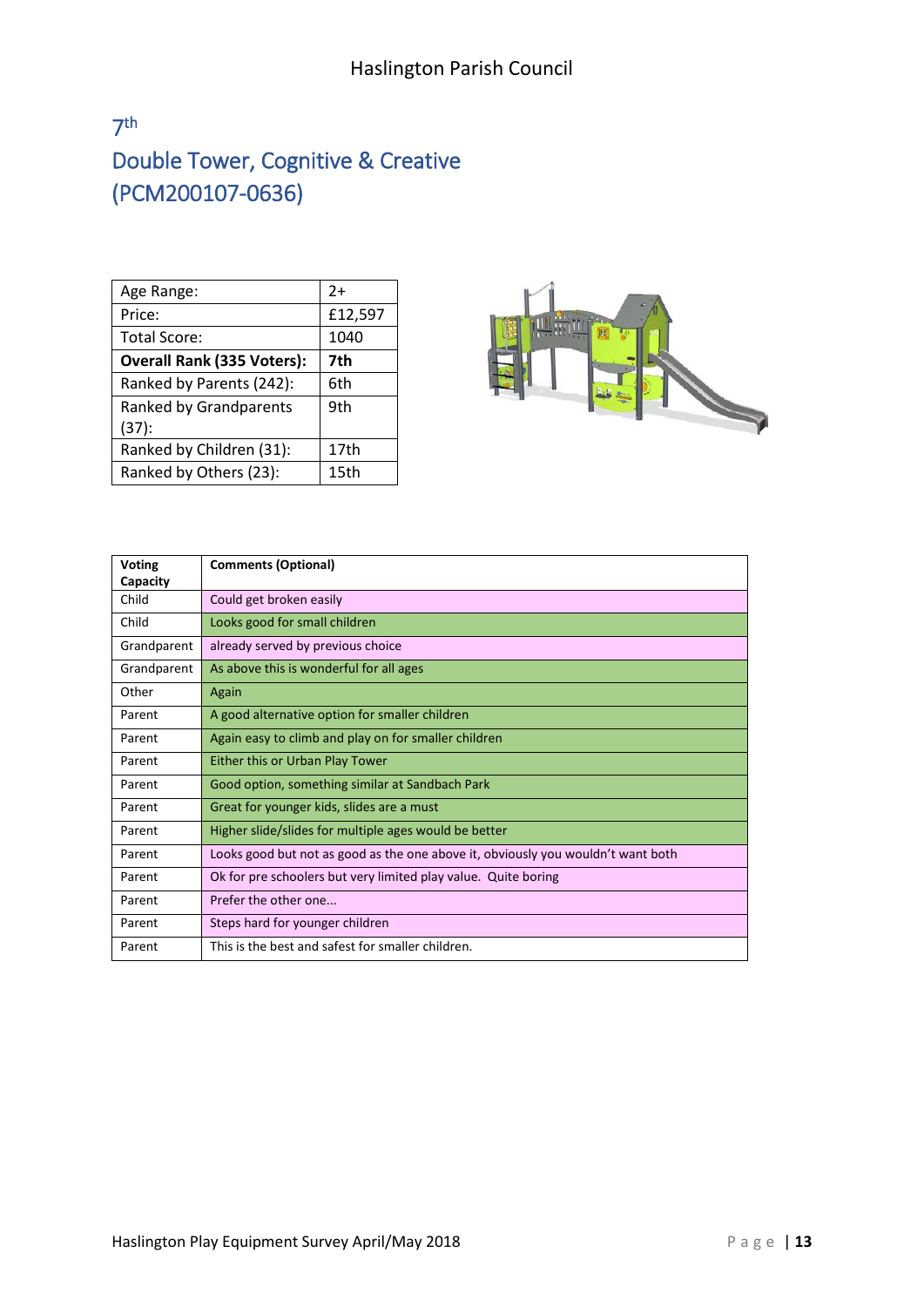8 th

## Regulus (GXY939010-3717)

| Age Range:                        | 6+        |
|-----------------------------------|-----------|
| Price:                            | £17,348   |
| Total Score:                      | 1036      |
| <b>Overall Rank (335 Voters):</b> | 8th       |
| Ranked by Parents (242):          | 10th      |
| Ranked by Grandparents (37):      | 7th       |
| Ranked by Children (31):          | 4th       |
| Ranked by Others (23):            | Joint 2nd |



| <b>Voting Capacity</b> | <b>Comments (Optional)</b>                                                                                                                                                                                                                     |
|------------------------|------------------------------------------------------------------------------------------------------------------------------------------------------------------------------------------------------------------------------------------------|
| Child                  | Definitely!                                                                                                                                                                                                                                    |
| Child                  | Looks great                                                                                                                                                                                                                                    |
| Child                  | That would be a great idea for young kids who love to climb                                                                                                                                                                                    |
| Child                  | This is super cool                                                                                                                                                                                                                             |
| Grandparent            | I think we need a selection for older children to be challenged physically to gain confidence Andy<br>also some fresh air I vote for this for older childre                                                                                    |
| Grandparent            | This looks good for a mix of ages.                                                                                                                                                                                                             |
| Other                  | This would be great however the price is extortionate, has other equipment been looked into for a<br>cheaper price                                                                                                                             |
| Parent                 | Encourages various play                                                                                                                                                                                                                        |
| Parent                 | Find these very high and if a child fell could seriously hurt themselves                                                                                                                                                                       |
| Parent                 | Look good but don't appeal to all, not very functional                                                                                                                                                                                         |
| Parent                 | Looks good for older kids                                                                                                                                                                                                                      |
| Parent                 | Never seen the point of these really                                                                                                                                                                                                           |
| Parent                 | Only suitable for older children but gives a wet weather option                                                                                                                                                                                |
| Parent                 | Seen many accidents on this                                                                                                                                                                                                                    |
| Parent                 | There is one of those already there                                                                                                                                                                                                            |
| Parent                 | This covers a really wide age range which is good. Children will like to climb up and sit on it to chat.<br>but looking at it I'm not sure if it's challenging enough, but I think it would get a lot of use<br>compared with a climbing frame |
| Parent                 | This would be a good piece of equipment to help children play together, as well as develop their<br>social skills, balance and spatial awareness skills  and it looks fun.                                                                     |
| Parent                 | This would suit a range of ages and abilities                                                                                                                                                                                                  |
| Parent                 | To replace the current spider which the paint comes off when the children climb on it                                                                                                                                                          |
| Parent                 | Yes this would be great.                                                                                                                                                                                                                       |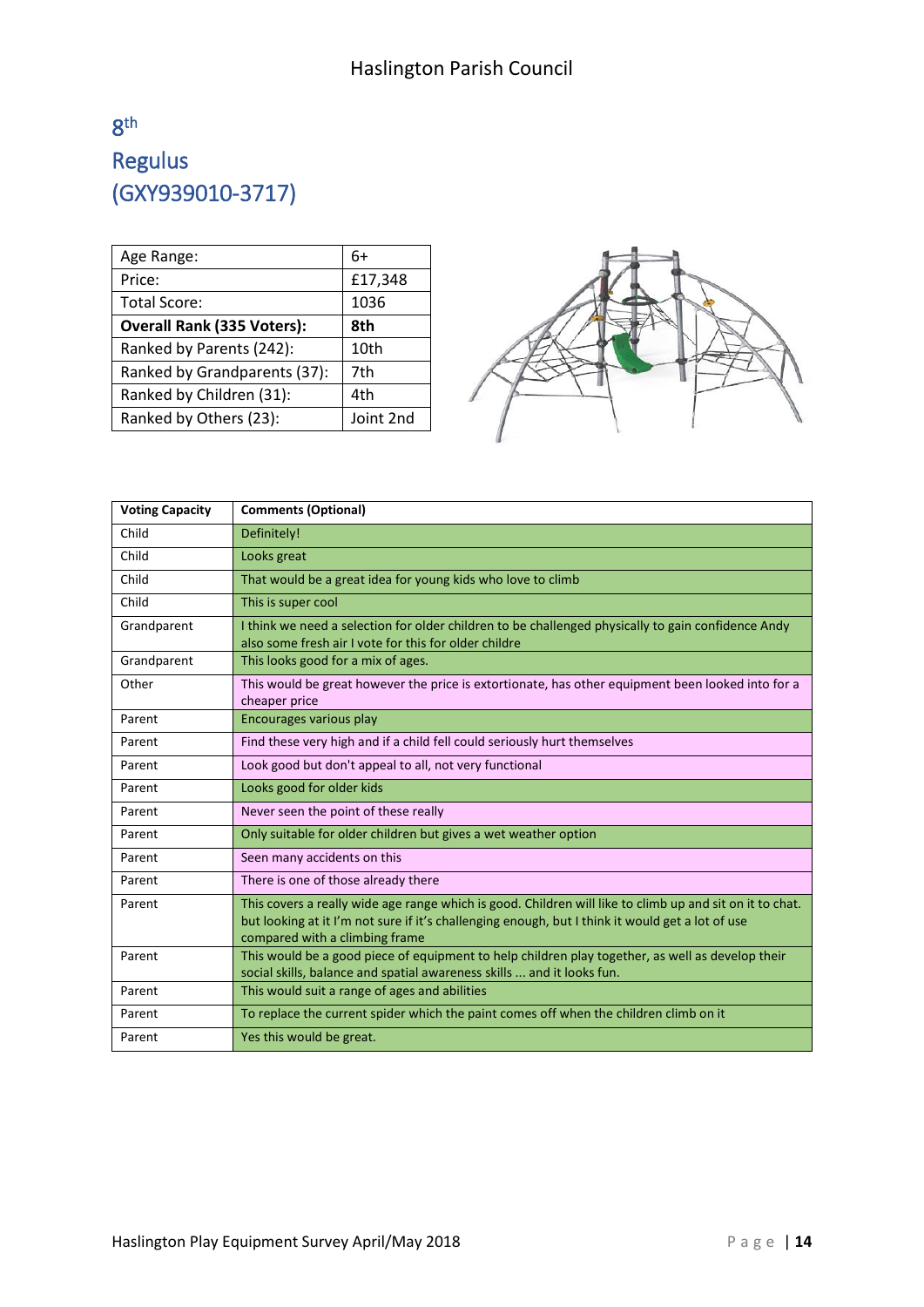### 9th Home Multi Seesaw (M18601-01P)

| Age Range:                        | 3+        |
|-----------------------------------|-----------|
| Price:                            | £5,079    |
| Total Score:                      | 1034      |
| <b>Overall Rank (335 Voters):</b> | 9th       |
| Ranked by Parents (242):          | 8th       |
| <b>Ranked by Grandparents</b>     | 4th       |
| (37):                             |           |
| Ranked by Children (31):          | 16th      |
| Ranked by Others (23):            | Joint 8th |



| <b>Voting</b> | <b>Comments (Optional)</b>                                                                                                                        |
|---------------|---------------------------------------------------------------------------------------------------------------------------------------------------|
| Capacity      |                                                                                                                                                   |
| Child         | Could Be limited to young children                                                                                                                |
| Child         | Fornthe little ones                                                                                                                               |
| Child         | Good for Little children                                                                                                                          |
| Child         | Good for younger children                                                                                                                         |
| Child         | This is rubbish                                                                                                                                   |
| Grandparent   | A see saw is also an essential                                                                                                                    |
| Grandparent   | would only add this if you had money to spare                                                                                                     |
| Other         | Again a must brilliant for young kids                                                                                                             |
| Parent        | Although little ones would run and have a go they wouldn't spend much time on this. I think this is too<br>expensive for the amount of play value |
| Parent        | Looks good but not much play value, my kids have always got bored.                                                                                |
| Parent        | Lovely and bright and appealing for little ones                                                                                                   |
| Parent        | Smaller children's seesaw but not accessible to older children                                                                                    |
| Parent        | They break easily                                                                                                                                 |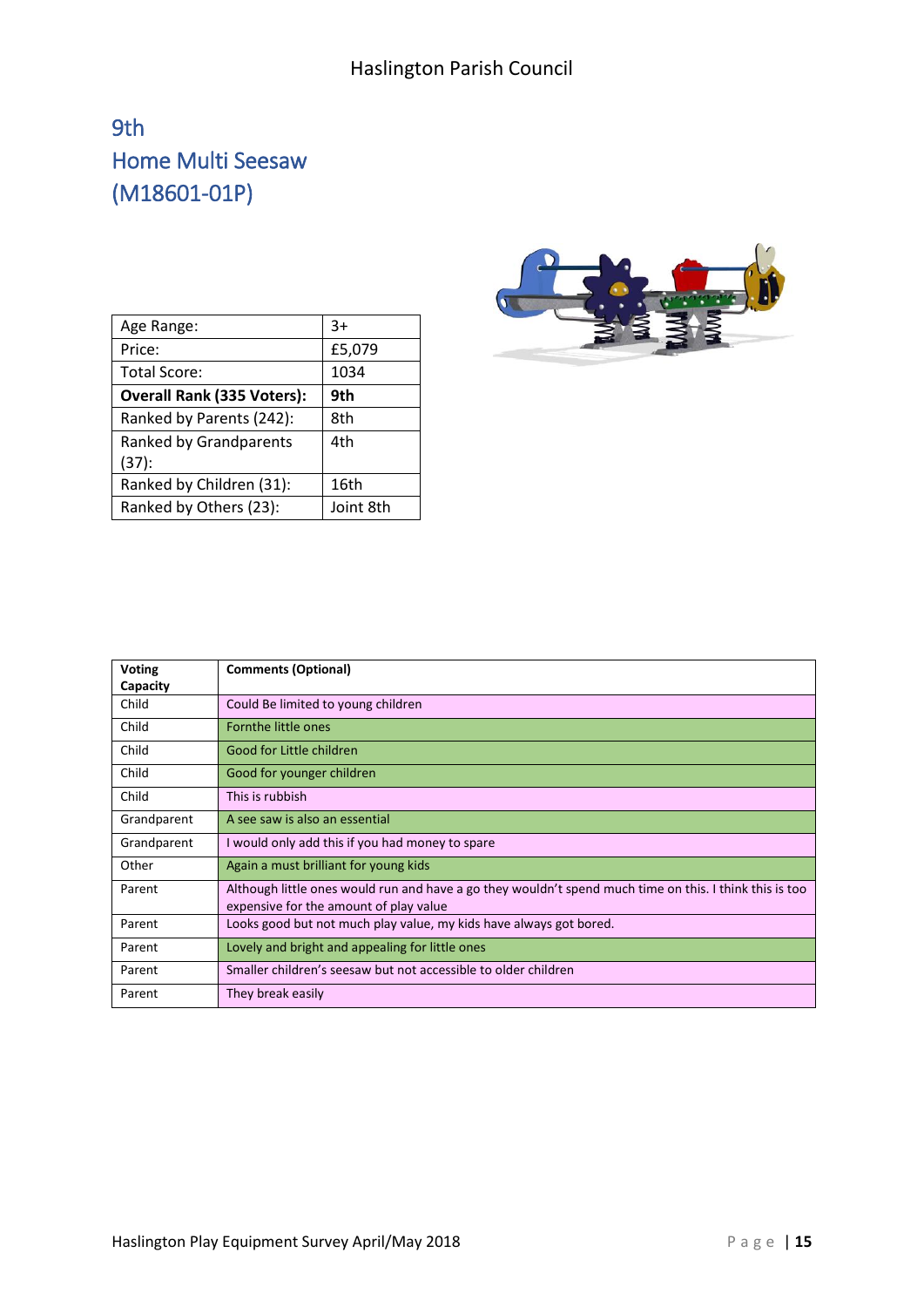### $10<sup>th</sup>$ 3 Seat Seesaw (KPL117-0402)

| Age Range:                        | $3+$   |
|-----------------------------------|--------|
| Price:                            | £3,549 |
| Total Score:                      | 1012   |
| <b>Overall Rank (335 Voters):</b> | 10th   |
| Ranked by Parents (242):          | 9th    |
| Ranked by Grandparents            | 8th    |
| (37):                             |        |
| Ranked by Children (31):          | 15th   |
| Ranked by Others (23):            | 4th    |



| <b>Voting</b> | <b>Comments (Optional)</b>                                                                                                                                                                                                          |
|---------------|-------------------------------------------------------------------------------------------------------------------------------------------------------------------------------------------------------------------------------------|
| Capacity      |                                                                                                                                                                                                                                     |
| Child         | 3 is an odd number, depends if it works with just two people                                                                                                                                                                        |
| Child         | <b>Boring</b>                                                                                                                                                                                                                       |
| Child         | Offers more children to engage at once.                                                                                                                                                                                             |
| Grandparent   | more sociable than the two sea saw, less likely to fall off.                                                                                                                                                                        |
| Other         | Great idea                                                                                                                                                                                                                          |
| Parent        | Best seesaw option as covers a variety of ages and can be used by only one child                                                                                                                                                    |
| Parent        | Excellent for slightly bigger children                                                                                                                                                                                              |
| Parent        | <b>Great for toddlers</b>                                                                                                                                                                                                           |
| Parent        | If we are trying to make the park suitable for all ages this piece of equipment is attractive to very little<br>ones. They do have limited play value though. I suspect it would be in use for much shorter periods<br>than a swing |
| Parent        | Looks good but again doesn't perform very well                                                                                                                                                                                      |
| Parent        | Not as good as old fashioned see saw                                                                                                                                                                                                |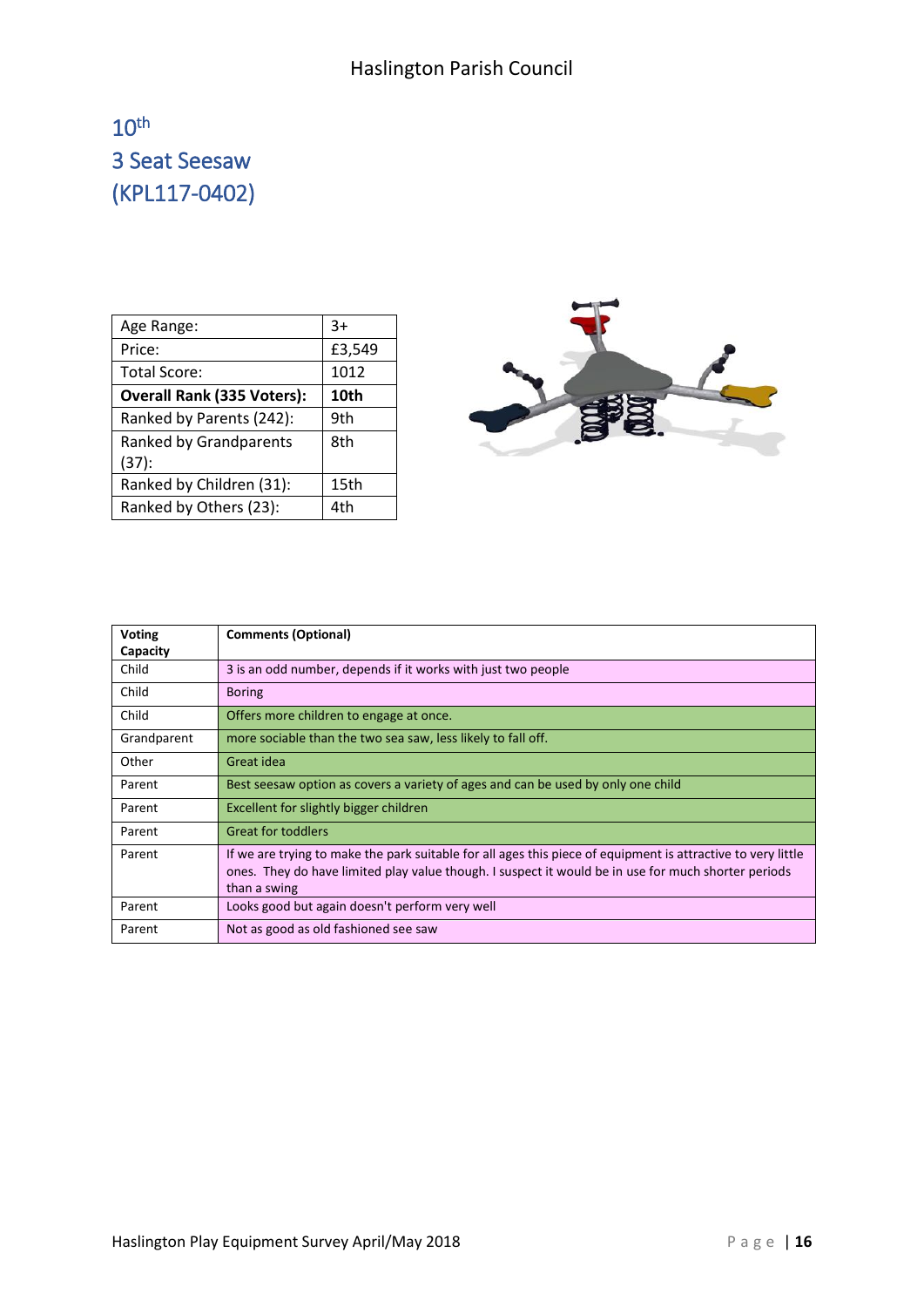### Haslington Parish Council

## $11<sup>th</sup>$ Carousel with Bars (KPL115-0501)

| Age Range:                        | 4+     |
|-----------------------------------|--------|
| Price:                            | £4,047 |
| Total Score:                      | 1008   |
| <b>Overall Rank (335 Voters):</b> | 11th   |
| Ranked by Parents (242):          | 11th   |
| Ranked by Grandparents            | 5th    |
| (37):                             |        |
| Ranked by Children (31):          | 14th   |
| Ranked by Others (23):            | 7th    |



| <b>Voting Capacity</b> | <b>Comments (Optional)</b>                                                           |
|------------------------|--------------------------------------------------------------------------------------|
| Child                  | Absolutely love this one                                                             |
| Child                  | Can't tell how tall the bars are but might be safer with seats or more enclosed bars |
| Child                  | I do like these but get dizzy                                                        |
| Child                  | This is rubbish most roundabouts go slow                                             |
| Grandparent            | always good fun but should be sunk into the ground to make safer                     |
| Other                  | An absolute must                                                                     |
| Other                  | Would like to see a wheelchair friendly version of this                              |
| Parent                 | I remember far too carousel accidents on the park as a kid                           |
| Parent                 | Modern roundabouts have such restriction on their speeds that they are rarely fun    |
| Parent                 | Old fashioned                                                                        |
| Parent                 | Or supernova depending on budget                                                     |
| Parent                 | Popular with all ages                                                                |
| Parent                 | There are better roundabouts available, this one doesn't look great                  |
| Parent                 | They would play on this                                                              |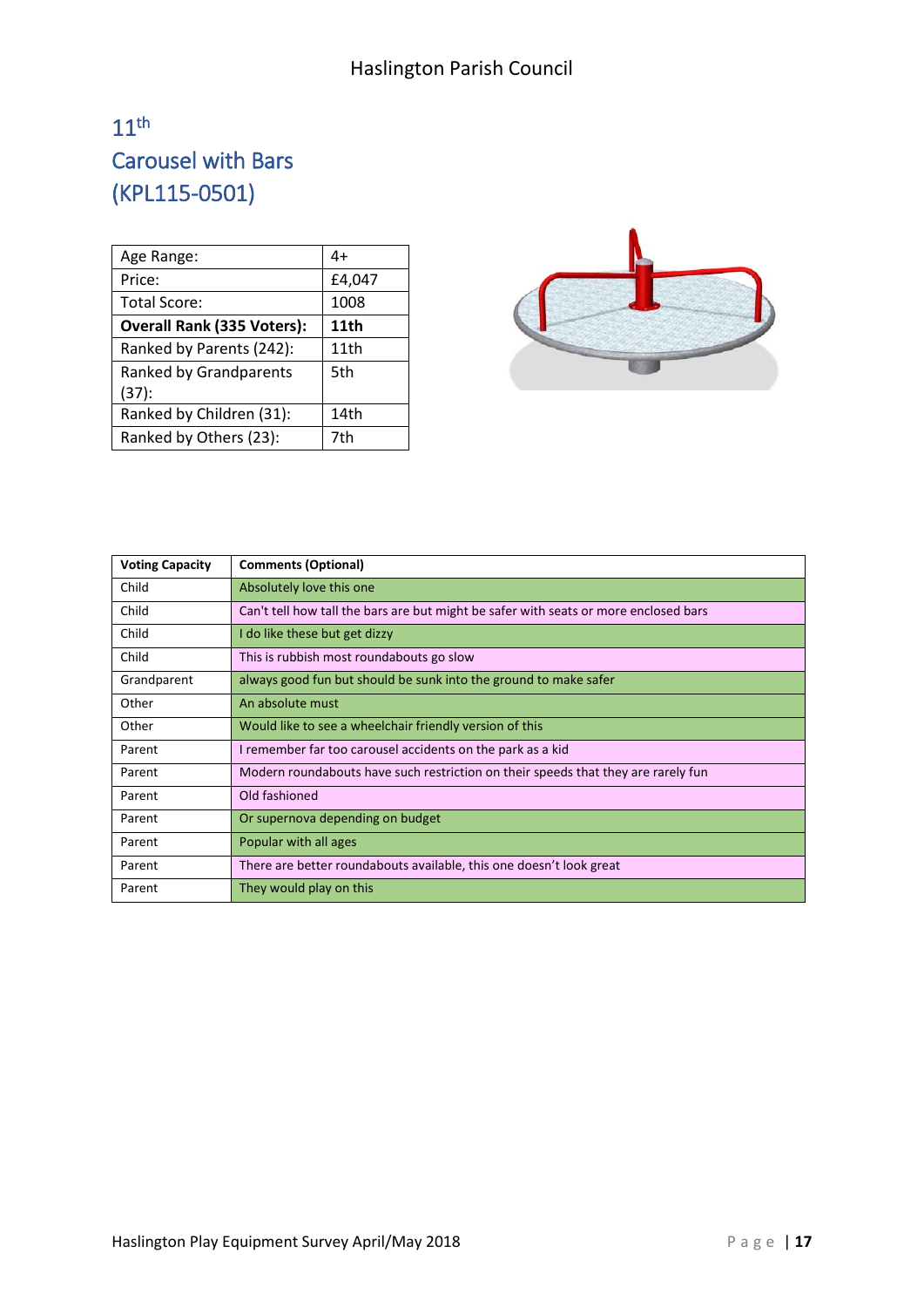## $12<sup>th</sup>$ Urban Play Tower with Turbo Challenge (PCM210503-0902)

| Age Range:                        | 4+         |
|-----------------------------------|------------|
| Price:                            | £16,754    |
| Total Score:                      | 973        |
| <b>Overall Rank (335 Voters):</b> | 12th       |
| Ranked by Parents (242):          | 12th       |
| Ranked by Grandparents            | 10th       |
| (37):                             |            |
| Ranked by Children (31):          | 12th       |
| Ranked by Others (23):            | Joint 10th |



| <b>Voting</b><br>Capacity | <b>Comments (Optional)</b>                                                                                                                                                                                                                                                        |
|---------------------------|-----------------------------------------------------------------------------------------------------------------------------------------------------------------------------------------------------------------------------------------------------------------------------------|
| Child                     | Could Be limited to younger children only.                                                                                                                                                                                                                                        |
| Child                     | Looks a bit boring compared with other equipment                                                                                                                                                                                                                                  |
| Child                     | This looks fun                                                                                                                                                                                                                                                                    |
| Grandparen<br>t           | I would add this if you had money to spare                                                                                                                                                                                                                                        |
| Parent                    | I like that this one has something for the little ones to do (the slide) but also something to challenge ks1<br>children (the twisty climber) and something for pre teens to climb and swing on. If we are investing this<br>much money it needs to be flexible to meet all needs |
| Parent                    | I think having a slide on the structure would be preferred                                                                                                                                                                                                                        |
| Parent                    | Like the slide                                                                                                                                                                                                                                                                    |
| Parent                    | Limited space to stand on for children                                                                                                                                                                                                                                            |
| Parent                    | Looks good, but the next double slide looks much better                                                                                                                                                                                                                           |
| Parent                    | Prefer the other frames                                                                                                                                                                                                                                                           |
| Parent                    | Slides are always popular                                                                                                                                                                                                                                                         |
| Parent                    | This has something for all ages                                                                                                                                                                                                                                                   |
| Parent                    | This looks good                                                                                                                                                                                                                                                                   |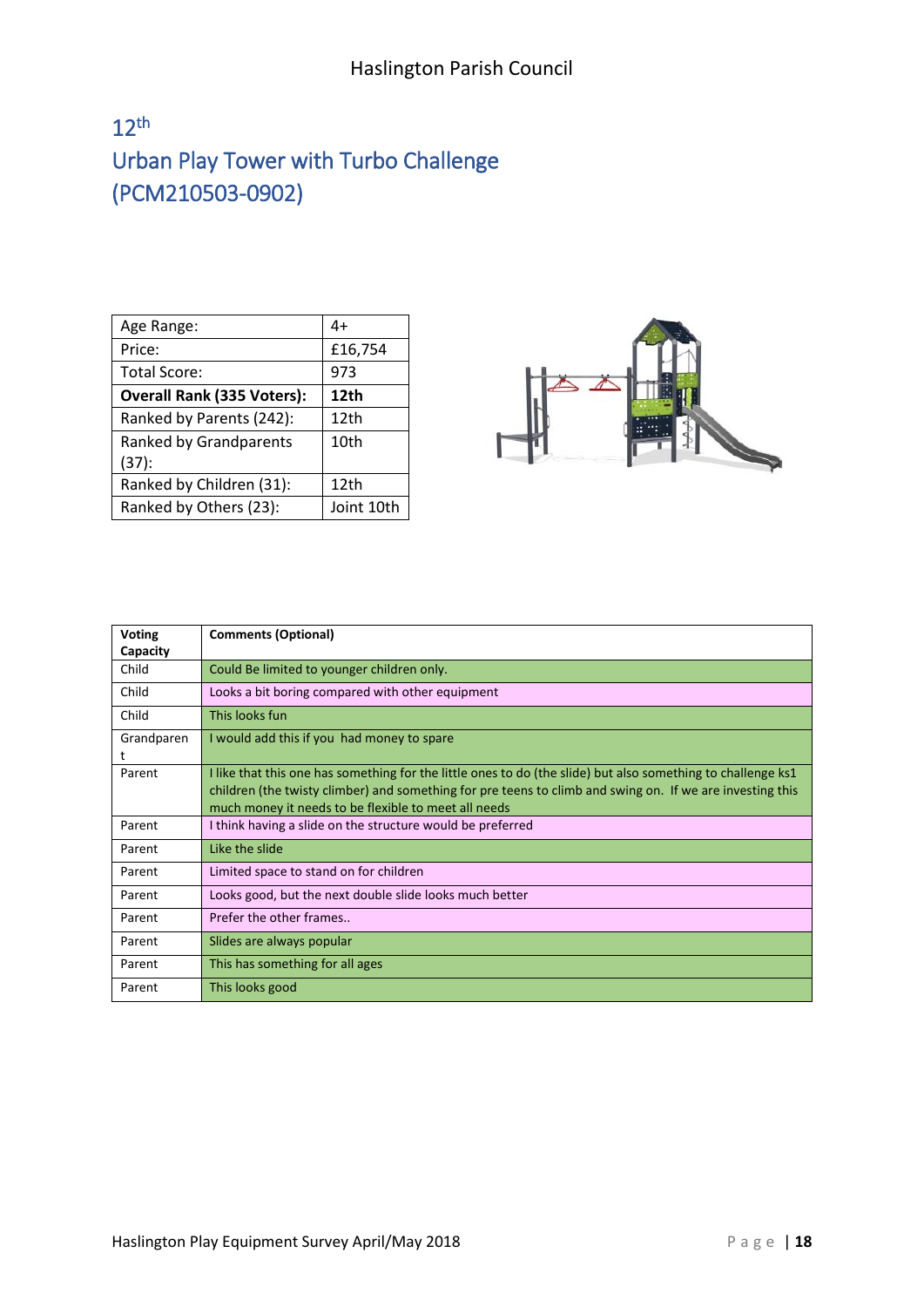## $13<sup>th</sup>$ Urban Double Tower with Plank Bridge (PCM210603-0902)

| Age Range:                        | 6+         |
|-----------------------------------|------------|
| Price:                            | £13,590    |
| Total Score:                      | 920        |
| <b>Overall Rank (335 Voters):</b> | 13th       |
| Ranked by Parents (242):          | 13th       |
| <b>Ranked by Grandparents</b>     | Joint 12th |
| (37):                             |            |
| Ranked by Children (31):          | 13th       |
| Ranked by Others (23):            | Joint 10th |



| <b>Voting</b> | <b>Comments (Optional)</b>                                                                                                                                                                                                                           |
|---------------|------------------------------------------------------------------------------------------------------------------------------------------------------------------------------------------------------------------------------------------------------|
| Capacity      |                                                                                                                                                                                                                                                      |
| Child         | Better value than other towers                                                                                                                                                                                                                       |
| Child         | I am 15 and it seems a lot of money we are happy with traditional swings and slides                                                                                                                                                                  |
| Child         | This looks fun                                                                                                                                                                                                                                       |
| Child         | Would be a super change from the old one                                                                                                                                                                                                             |
| Grandparent   | Either of the urban would be good                                                                                                                                                                                                                    |
| Grandparent   | should keep older children happy                                                                                                                                                                                                                     |
| Other         | Value                                                                                                                                                                                                                                                |
| Parent        | Again attractive to the KS2 children. I would have hated this when my children were little as it's quite<br>dangerous for children who are too small to use it safely but who can climb up and want to use it. I<br>don't think it's flexible enough |
| Parent        | Best climbing frame option for older children                                                                                                                                                                                                        |
| Parent        | Chance of younger children falling                                                                                                                                                                                                                   |
| Parent        | Get little use.                                                                                                                                                                                                                                      |
| Parent        | Great for older kids                                                                                                                                                                                                                                 |
| Parent        | Looks ideal                                                                                                                                                                                                                                          |
| Parent        | Needs a slide                                                                                                                                                                                                                                        |
| Parent        | Needs an slide exit for kids with weaker upper body strength. High risk of falls from this                                                                                                                                                           |
| Parent        | Not toddler friendly                                                                                                                                                                                                                                 |
| Parent        | Potentially good to challenge older children's climbing skills                                                                                                                                                                                       |
| Parent        | Why is it all Urban style equipment in a rural community, it would be nice to see something a bit more<br>rustic looking that fits with the surroundings.                                                                                            |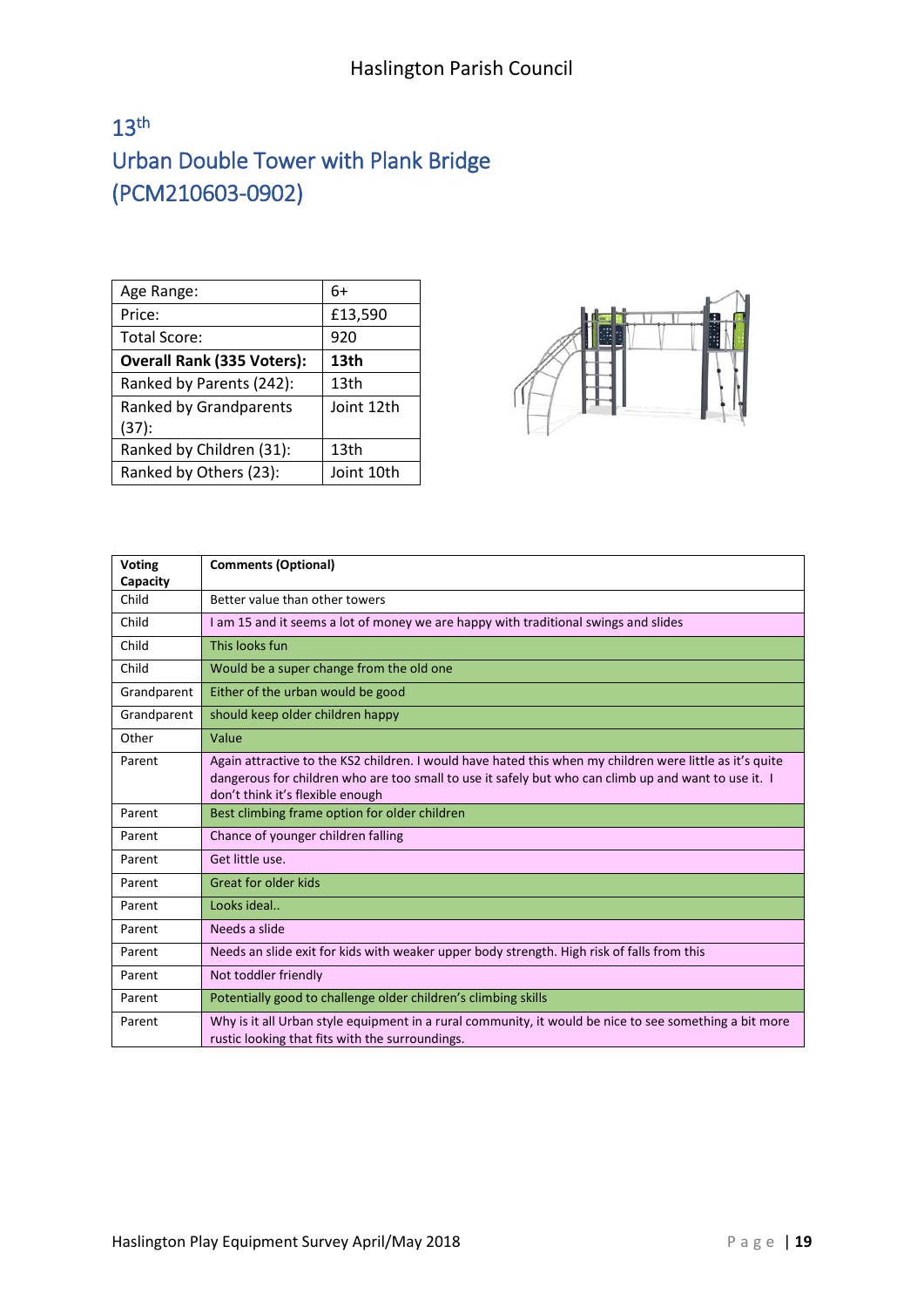### $14<sup>th</sup>$ Saturn Carousel (GXY957000-3817)

| Age Range:                        | 6+        |
|-----------------------------------|-----------|
| Price:                            | £15,063   |
| Total Score:                      | 896       |
| <b>Overall Rank (335 Voters):</b> | 14th      |
| Ranked by Parents (242):          | 14th      |
| <b>Ranked by Grandparents</b>     | 14th      |
| (37):                             |           |
| Ranked by Children (31):          | 6th       |
| Ranked by Others (23):            | Joint 8th |



| <b>Voting</b> | <b>Comments (Optional)</b>                                                                                                                                                                                                   |
|---------------|------------------------------------------------------------------------------------------------------------------------------------------------------------------------------------------------------------------------------|
| Capacity      |                                                                                                                                                                                                                              |
| Child         | <b>Great fun</b>                                                                                                                                                                                                             |
| Child         | I think these are dangerous                                                                                                                                                                                                  |
| Child         | Most popular piece of equipment at Queen's Park, used to have a queue!                                                                                                                                                       |
| Child         | This looks cool                                                                                                                                                                                                              |
| Grandparent   | its expensive for just two children to enjoy at one time                                                                                                                                                                     |
| Other         | Limited to 2 users at once                                                                                                                                                                                                   |
| Parent        | As a parent of children over 5 I think this would be brilliant but not as good as a zip wire if we have to<br>choose. It needs 2 children to play on it for it to work so again this limits its use                          |
| Parent        | Can be quite dangerous & difficult to maintain                                                                                                                                                                               |
| Parent        | Cant comment never seen one of these                                                                                                                                                                                         |
| Parent        | I think this is a great piece of apparatus but the teenagers would ruin it. We perhaps need to address<br>the teenage/ under teens behaviour in the village at the same time                                                 |
| Parent        | If additional to other equipment                                                                                                                                                                                             |
| Parent        | Lots of fun my older daughter (9) loves these.                                                                                                                                                                               |
| Parent        | These are far too dangerous - adults and children are at risk of being hit on the head when the<br>equipment swings - the one in Queen's Park, Crewe should be condemned. If this was installed, we<br>would avoid the park. |
| Parent        | These are good fun, only thing is only two children can play at one time.                                                                                                                                                    |
| Parent        | These are ok but not amazing                                                                                                                                                                                                 |
| Parent        | This is great but seems a lot of money in comparison to other items for similar value. Would include if<br>had budget but otherwise not                                                                                      |
| Parent        | Yes my girls love playing on these at other parks                                                                                                                                                                            |
| Parent        | Youngsters will trash it!                                                                                                                                                                                                    |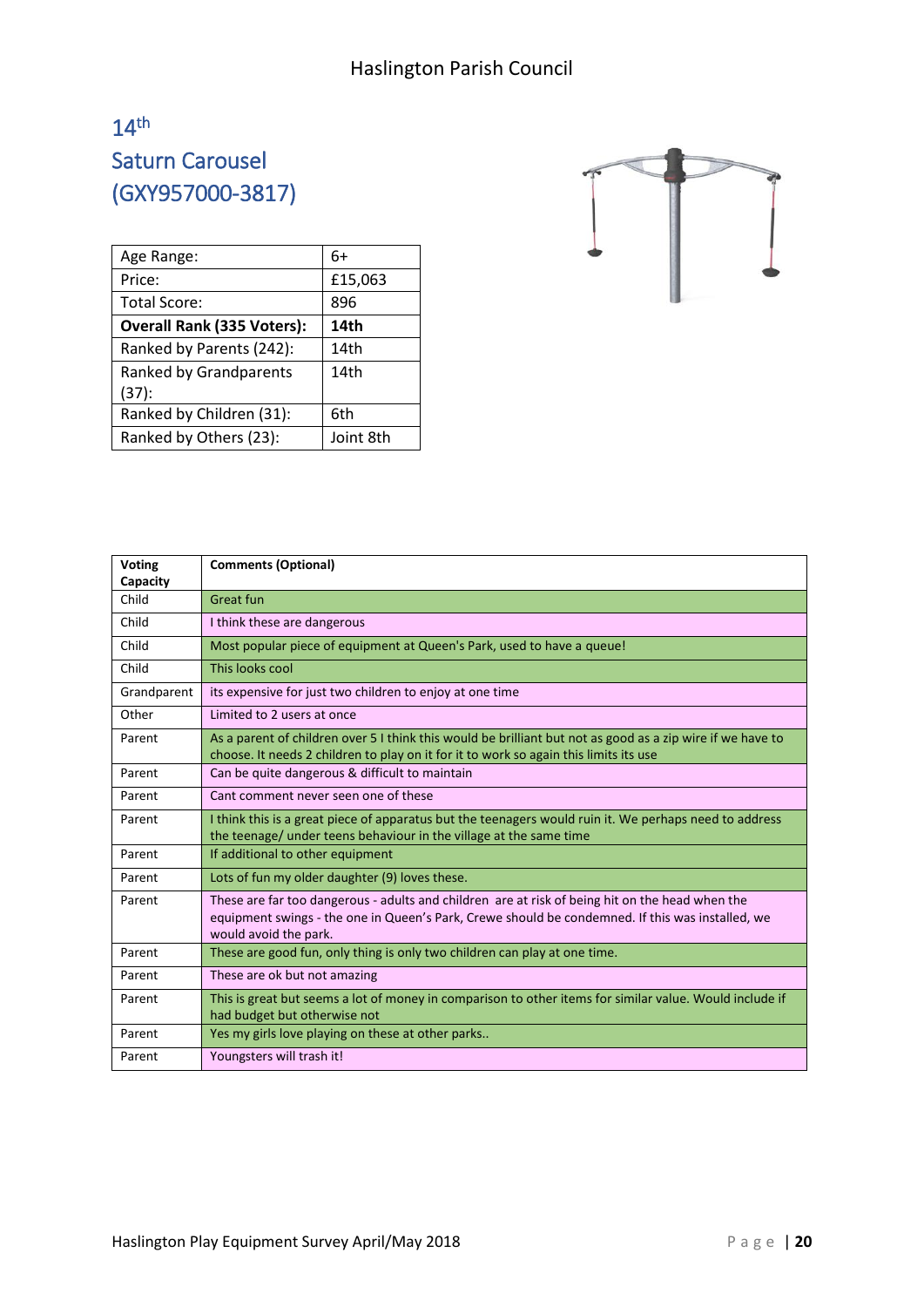### $15<sup>th</sup>$ Skyline II (ELE500104-3717)

| Age Range:                        | 6+         |
|-----------------------------------|------------|
| Price:                            | £22,058    |
| <b>Total Score:</b>               | 836        |
| <b>Overall Rank (335 Voters):</b> | 15th       |
| Ranked by Parents (242):          | 15th       |
| <b>Ranked by Grandparents</b>     | 16th       |
| (37):                             |            |
| Ranked by Children (31):          | Joint 10th |
| Ranked by Others (23):            | Joint 13th |



| <b>Voting</b><br>Capacity | <b>Comments (Optional)</b>                                                                                                                                                                                                       |
|---------------------------|----------------------------------------------------------------------------------------------------------------------------------------------------------------------------------------------------------------------------------|
| Child                     | Awsome                                                                                                                                                                                                                           |
| Child                     | Definitely 5 star                                                                                                                                                                                                                |
| Child                     | There is other equipment with more to do.                                                                                                                                                                                        |
| Child                     | Very expensive, not colourful, too dark and dull                                                                                                                                                                                 |
| Grandparent               | May attract older youths.                                                                                                                                                                                                        |
| Grandparent               | Only really suitable for older children                                                                                                                                                                                          |
| Grandparent               | too advanced for a mixed age play park and expensive                                                                                                                                                                             |
| Other                     | Also the pricing is extreme, I would look elsewhere                                                                                                                                                                              |
| Other                     | Expensive                                                                                                                                                                                                                        |
| Other                     | Very expensive and other equipment offers better value?                                                                                                                                                                          |
| Parent                    | Difficult for some users, especially the younger age groups.                                                                                                                                                                     |
| Parent                    | Good for climbing, and looks very interactive.                                                                                                                                                                                   |
| Parent                    | Great for older children. My 7yr old would love this                                                                                                                                                                             |
| Parent                    | Needs a slide                                                                                                                                                                                                                    |
| Parent                    | No exit route for those with weak upper body strength. High risk of falling                                                                                                                                                      |
| Parent                    | Not a fan of these as they are so high, it's a long way to fall and impossible for me to reach up to                                                                                                                             |
| Parent                    | Ridiculous price for not a lot                                                                                                                                                                                                   |
| Parent                    | This could only be used by older children it's very expensive. Would older children get bored with it<br>quickly? It's not the kind of equipment you would climb up and relax on. Is it flexible enough given<br>limited budget? |
| Parent                    | This seems a lot more money in comparison to other similar structures                                                                                                                                                            |
| Parent                    | Too complex for toddler aged kids                                                                                                                                                                                                |
| Parent                    | Too expensive and only for older children                                                                                                                                                                                        |
| Parent                    | Yes looks good                                                                                                                                                                                                                   |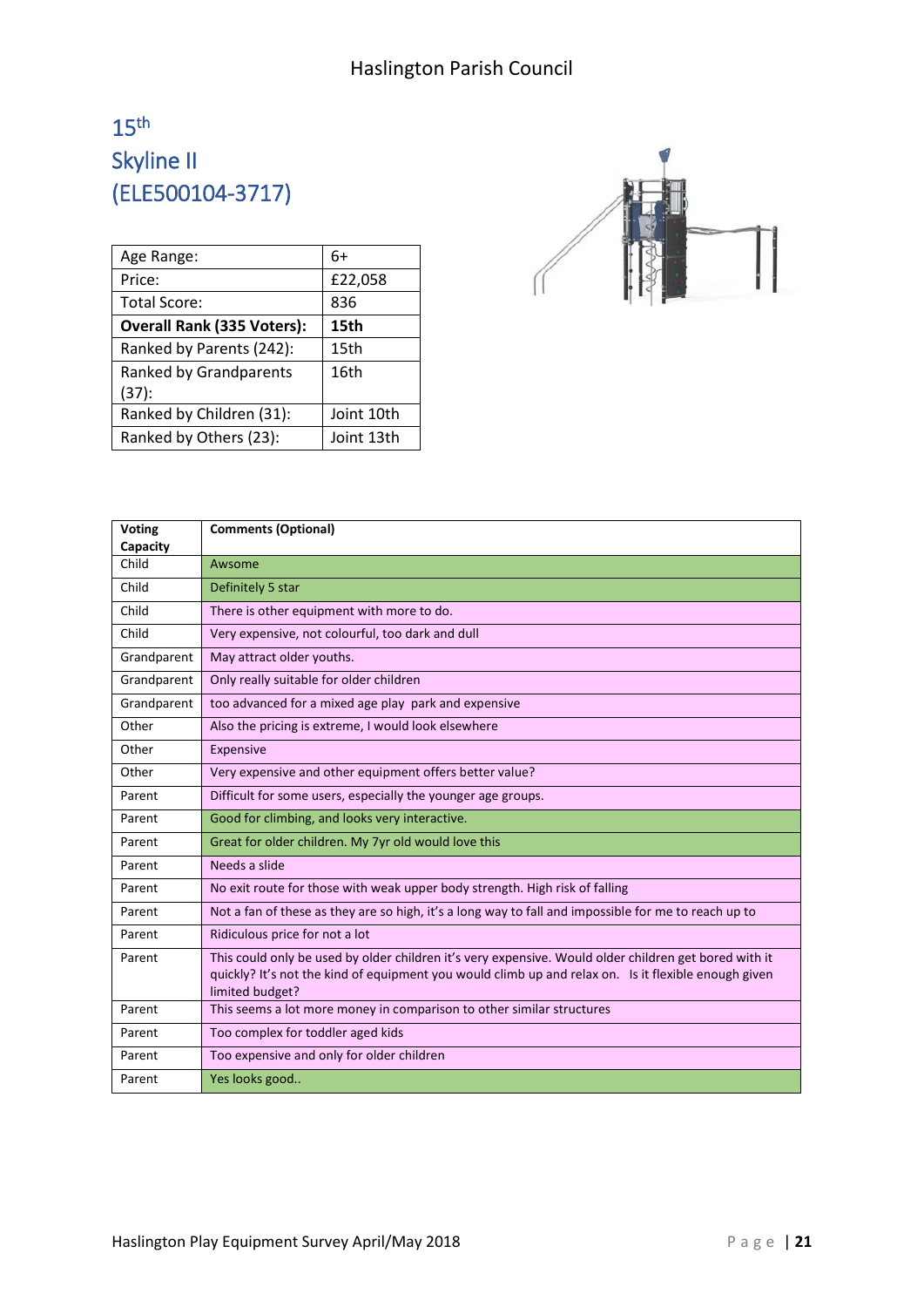## $16<sup>th</sup>$ Steel Frame with Birds Nest Seat (KSW90040-0909)

| Age Range:                        | Not Given        |
|-----------------------------------|------------------|
| Price:                            | £5,166           |
| Total Score:                      | 785              |
| <b>Overall Rank (335 Voters):</b> | 16 <sup>th</sup> |
| Ranked by Parents (242):          | 16 <sup>th</sup> |
| Ranked by Grandparents            | 15 <sup>th</sup> |
| (37):                             |                  |
| Ranked by Children (31):          | gth              |
| Ranked by Others (23):            | Joint 17th       |

| Voting<br>Capacity | <b>Comments (Optional)</b>                                                                                                                                                                                                                                                                                  |
|--------------------|-------------------------------------------------------------------------------------------------------------------------------------------------------------------------------------------------------------------------------------------------------------------------------------------------------------|
| Child              | Better than one attached to swings - less intimidating if older kids on one if they are separate                                                                                                                                                                                                            |
| Child              | Better than the old one that got continuously broken.                                                                                                                                                                                                                                                       |
| Child              | <b>Fun</b>                                                                                                                                                                                                                                                                                                  |
| Grandparen<br>t    | served by the previous choice                                                                                                                                                                                                                                                                               |
| Other              | Birds nest often broken.                                                                                                                                                                                                                                                                                    |
| Other              | Included in combination above.                                                                                                                                                                                                                                                                              |
| Parent             | I thought something similar was there before but the nest was removed and only frame left.                                                                                                                                                                                                                  |
| Parent             | Kids like these but where they can spin 360 degrees not just back and too                                                                                                                                                                                                                                   |
| Parent             | Not a nest fan                                                                                                                                                                                                                                                                                              |
| Parent             | Not to replace normal swings                                                                                                                                                                                                                                                                                |
| Parent             | The original multi directional birds nest in the park was more fun than this one. They don't go that high<br>because the frame height is quite low, but they are very popular because they allow children to play<br>together. I would rather buy this along with the swings if buying as it's better value |

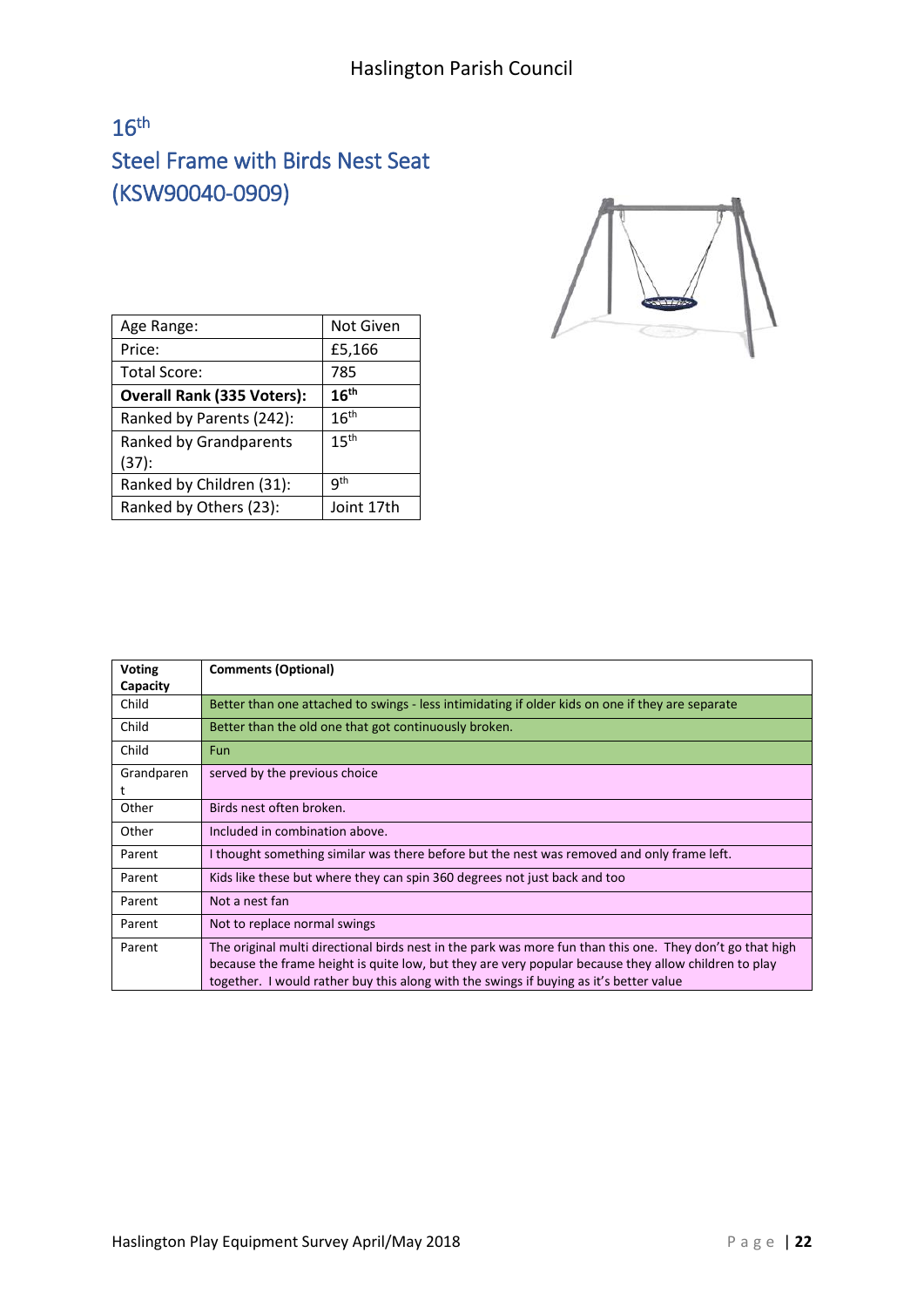### $17<sup>th</sup>$ Supernova (GXY916000-3417)

| Age Range:                        | 6+               |
|-----------------------------------|------------------|
| Price:                            | £7,076           |
| Total Score:                      | 723              |
| <b>Overall Rank (335 Voters):</b> | 17 <sup>th</sup> |
| Ranked by Parents (242):          | 17 <sup>th</sup> |
| <b>Ranked by Grandparents</b>     | 17 <sub>th</sub> |
| (37):                             |                  |
| Ranked by Children (31):          | 8th              |
| Ranked by Others (23):            | Joint 17th       |



| <b>Voting</b><br>Capacity | <b>Comments (Optional)</b>                                                                                                                                                   |
|---------------------------|------------------------------------------------------------------------------------------------------------------------------------------------------------------------------|
| Child                     | Can be great fun                                                                                                                                                             |
| Child                     | Great in Sandbach park, used to have great fun                                                                                                                               |
| Child                     | I really like this it looks so fun this is the best item                                                                                                                     |
| Grandparent               | I've been surprised at how many children like this and it does teach balance.                                                                                                |
| Other                     | A traditional roundabout is a must and you never see them anymore kids love them don't buy this<br>and buy a traditional one at £3000 cheaper!                               |
| Parent                    | Fab ride, my boys love the one at Sandbach Park                                                                                                                              |
| Parent                    | I've seen children use these, but not as they are intended which can be dangerous eg on their<br>tummies or backs                                                            |
| Parent                    | Kids of all ages seem to love this                                                                                                                                           |
| Parent                    | My kids play on this at other parks                                                                                                                                          |
| Parent                    | No very dangerous                                                                                                                                                            |
| Parent                    | Seen in other playgrounds and rarely used- plus slippery when wet                                                                                                            |
| Parent                    | Seen these and my children never play on it                                                                                                                                  |
| Parent                    | These get little use (waste of money)                                                                                                                                        |
| Parent                    | These really are a waste of money and space. They exist in a lot of parks, but children never seem to<br>know what to do with them and simply give up after a minute or two. |
| Parent                    | These things are pretty rubbish                                                                                                                                              |
| Parent                    | They have this at sandbach park it's always used and enjoyed.                                                                                                                |
| Parent                    | Whenever we have visited parks around the country this is the equipment that my children have<br>played on for the longest. It allows them to play together and flexibly     |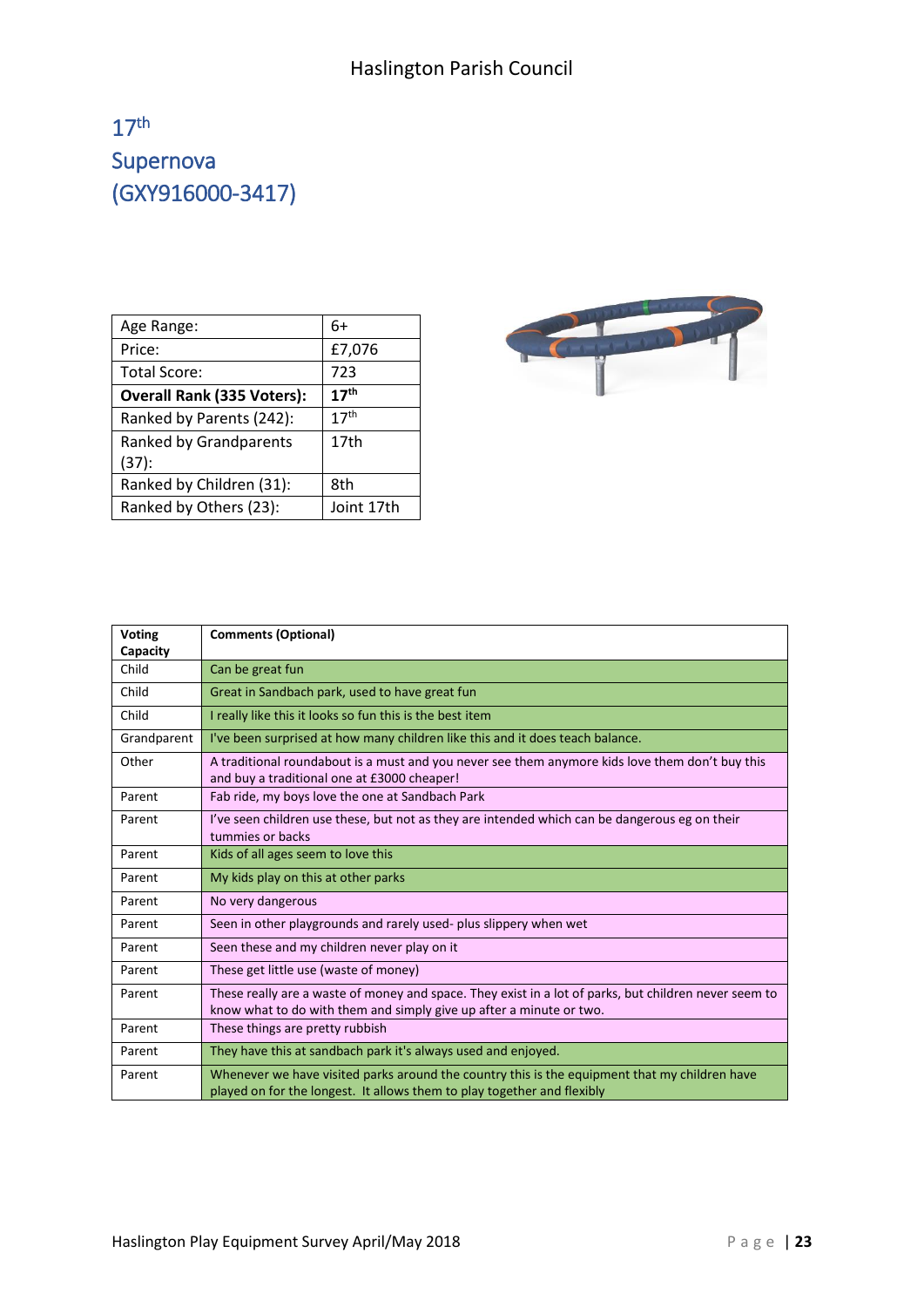### 18th Bloqx 3 (BLX410301-3717)

| Age Range:                        | 8+      |
|-----------------------------------|---------|
| Price:                            | £12,497 |
| Total Score:                      | 553     |
| <b>Overall Rank (335 Voters):</b> | 18th    |
| Ranked by Parents (242):          | 18th    |
| Ranked by Grandparents            | 18th    |
| (37):                             |         |
| Ranked by Children (31):          | 18th    |
| Ranked by Others (23):            | 19th    |



| <b>Voting</b><br>Capacity | <b>Comments (Optional)</b>                                                                                                                                                                             |
|---------------------------|--------------------------------------------------------------------------------------------------------------------------------------------------------------------------------------------------------|
| Child                     | Could Be unsafe but I'd enjoy it                                                                                                                                                                       |
| Child                     | Depends how big it is                                                                                                                                                                                  |
| Child                     | Epic                                                                                                                                                                                                   |
| Grandparent               | limited physical development and quite expensive                                                                                                                                                       |
| Other                     | A must                                                                                                                                                                                                 |
| Other                     | Limited play experience?                                                                                                                                                                               |
| Parent                    | Dull                                                                                                                                                                                                   |
| Parent                    | Limited play                                                                                                                                                                                           |
| Parent                    | Looks good for all age ranges                                                                                                                                                                          |
| Parent                    | Looks interesting but I've never seen one before so I don't know how good they might be                                                                                                                |
| Parent                    | Never seen these before                                                                                                                                                                                |
| Parent                    | No, I think it's alot of money for what it is                                                                                                                                                          |
| Parent                    | Not diverse enough                                                                                                                                                                                     |
| Parent                    | This is really ugly!                                                                                                                                                                                   |
| Parent                    | This would be great for pre teens and teens but inaccessible to younger children. I'm not sure if<br>the pre teens and teens would use it that much. Is it flexible enough with such a limited budget? |
| Parent                    | Too similar to the regulus and potentially only useable for older children?                                                                                                                            |
| Parent                    | Will get little use (waste of money)                                                                                                                                                                   |